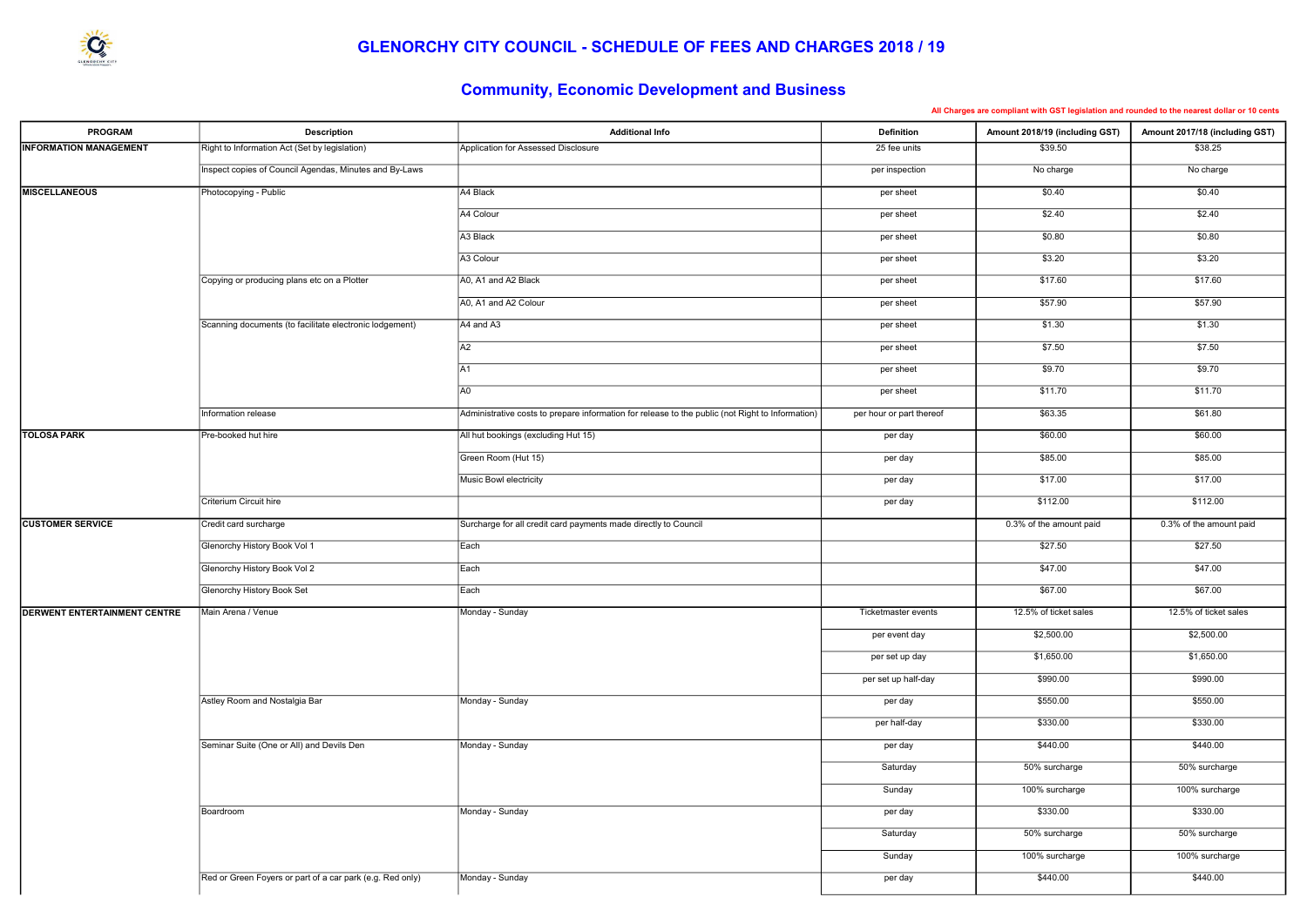| <b>PROGRAM</b>            | <b>Description</b>                                            | <b>Additional Info</b>                                                                                                             | <b>Definition</b>            | Amount 2018/19 (including GST) | Amount 2017/18 (including GST) |
|---------------------------|---------------------------------------------------------------|------------------------------------------------------------------------------------------------------------------------------------|------------------------------|--------------------------------|--------------------------------|
|                           |                                                               |                                                                                                                                    | per half-day                 | \$275.00                       | \$275.00                       |
| <b>MOONAH ARTS CENTRE</b> | Main Exhibition Space (combined)                              | Government / Corporate Rate                                                                                                        | per week                     | \$585.00                       | \$570.00                       |
|                           |                                                               |                                                                                                                                    | set up rate per day          | \$85.00                        | \$80.00                        |
|                           |                                                               | Funded arts organisation or funded arts project                                                                                    | per week                     | \$335.00                       | \$325.00                       |
|                           |                                                               |                                                                                                                                    | set up rate per day          | \$50.00                        | \$46.00                        |
|                           |                                                               | Arts volunteer group or individual artists or arts project - Unfunded                                                              | per week                     | \$265.00                       | \$260.00                       |
|                           |                                                               |                                                                                                                                    | set up rate per day          | \$40.00                        | \$40.00                        |
|                           | Exhibition Space 9.6m x 10.0m (96m <sup>2</sup> )             | Government / Corporate Rate                                                                                                        | per week                     | \$435.00                       | \$420.00                       |
|                           |                                                               |                                                                                                                                    | set up rate per day          | \$75.00                        | \$70.00                        |
|                           |                                                               | Funded arts organisation or funded arts project                                                                                    | per week                     | \$250.00                       | \$245.00                       |
|                           |                                                               |                                                                                                                                    | set up rate per day          | \$35.00                        | \$35.00                        |
|                           |                                                               | Arts volunteer group or individual artists or arts project - Unfunded                                                              | per week                     | \$195.00                       | \$190.00                       |
|                           |                                                               |                                                                                                                                    | set up rate per day          | \$30.00                        | \$30.00                        |
|                           | Project Gallery Space 9.6m x 3.3m (31m <sup>2</sup> )         | Government / Corporate Rate                                                                                                        | per week                     | \$240.00                       | \$230.00                       |
|                           |                                                               |                                                                                                                                    | set up rate per day          | \$40.00                        | \$35.00                        |
|                           |                                                               | Funded arts organisation or funded arts project                                                                                    | per week                     | \$135.00                       | \$130.00                       |
|                           |                                                               |                                                                                                                                    | set up rate per day          | \$20.00                        | \$20.00                        |
|                           |                                                               | Arts volunteer group or individual artists or arts project - Unfunded                                                              | per week                     | \$110.00                       | \$105.00                       |
|                           |                                                               |                                                                                                                                    | set up rate per day          | \$15.00                        | \$15.00                        |
|                           | Side Space (Corridor)                                         | Funded arts organisation or funded arts project                                                                                    | per week                     | \$70.00                        | \$0.00                         |
|                           |                                                               | Arts volunteer group or individual artists or arts project - Unfunded                                                              | per week                     | \$50.00                        | \$0.00                         |
|                           | Performance / Screen Studio 9.6m x 17.6m (169m <sup>2</sup> ) | Presentation Activity (subject to additional costs) - Government / Corporate Rate                                                  | per day                      | \$360.00                       | \$350.00                       |
|                           |                                                               |                                                                                                                                    | up to 4 hrs (business hours) | \$275.00                       | \$265.00                       |
|                           |                                                               | Presentation Activity (subject to additional costs) - Funded non-arts organisation or non-arts<br>project                          | per day                      | \$225.00                       | \$220.00                       |
|                           |                                                               |                                                                                                                                    | up to 4 hrs (business hours) | \$170.00                       | \$165.00                       |
|                           |                                                               | Presentation Activity (subject to additional costs) - Funded arts organisation or funded arts<br>project                           | per day                      | \$185.00                       | \$180.00                       |
|                           |                                                               |                                                                                                                                    | up to 4 hrs (business hours) | \$135.00                       | \$130.00                       |
|                           |                                                               | Presentation Activity (subject to additional costs) - Non-arts volunteer group or individual<br>artists or arts project - Unfunded | per day                      | \$185.00                       | \$180.00                       |
|                           |                                                               |                                                                                                                                    | up to 4 hrs (business hours) | \$135.00                       | \$130.00                       |
|                           |                                                               | Presentation Activity (subject to additional costs) - Arts volunteer group or individual artists or<br>arts project - Unfunded     | per day                      | \$145.00                       | \$140.00                       |
|                           |                                                               |                                                                                                                                    | up to 4 hrs (business hours) | \$110.00                       | \$105.00                       |
|                           |                                                               | Workshop Activity or Non Performance days (subject to additional costs) - Government /<br>Corporate Rate                           | per day                      | \$285.00                       | \$275.00                       |
|                           |                                                               |                                                                                                                                    | up to 4 hrs (business hours) | \$230.00                       | \$220.00                       |
|                           |                                                               | Workshop Activity or Non Performance days (subject to additional costs) - Funded non-arts<br>organisation or non-arts project      | per day                      | \$190.00                       | \$185.00                       |

All Charges are compliant with GST legislation and rounded to the nearest dollar or 10 cents

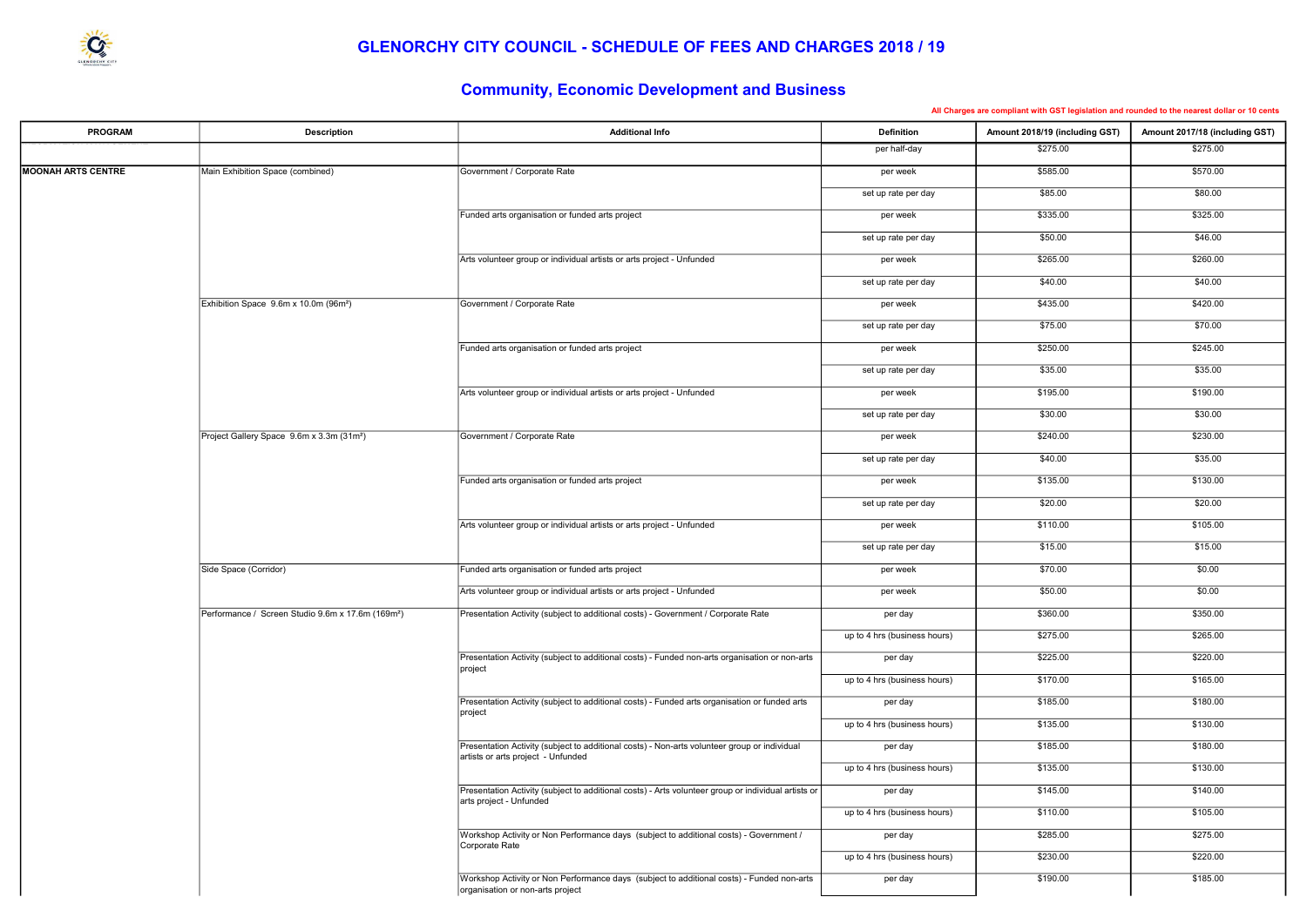

#### GLENORCHY CITY COUNCIL - SCHEDULE OF FEES AND CHARGES 2018 / 19

| <b>PROGRAM</b> | <b>Description</b>                                        | <b>Additional Info</b>                                                                                                                             | <b>Definition</b>                               | Amount 2018/19 (including GST) | Amount 2017/18 (including GST) |
|----------------|-----------------------------------------------------------|----------------------------------------------------------------------------------------------------------------------------------------------------|-------------------------------------------------|--------------------------------|--------------------------------|
|                |                                                           |                                                                                                                                                    | up to 4 hrs (business hours)                    | \$135.00                       | \$130.00                       |
|                |                                                           | Workshop Activity or Non Performance days (subject to additional costs) - Funded arts<br>organisation or funded arts project                       | per day                                         | \$150.00                       | \$145.00                       |
|                |                                                           |                                                                                                                                                    | up to 4 hrs (business hours)                    | \$105.00                       | \$100.00                       |
|                |                                                           |                                                                                                                                                    | up to 4 hrs (Arts only - any day 8am -<br>11pm) | \$105.00                       | \$100.00                       |
|                |                                                           | Workshop Activity or Non Performance days (subject to additional costs) - Non-arts<br>volunteer group or individual - Unfunded                     | per day                                         | \$150.00                       | \$145.00                       |
|                |                                                           |                                                                                                                                                    | up to 4 hrs (business hours)                    | \$105.00                       | \$100.00                       |
|                |                                                           | Workshop Activity or Non Performance days (subject to additional costs) - Arts volunteer<br>group or individual artists or arts project - Unfunded | per day                                         | \$120.00                       | \$115.00                       |
|                |                                                           |                                                                                                                                                    | up to 4 hrs (business hours)                    | \$75.00                        | \$75.00                        |
|                |                                                           |                                                                                                                                                    | up to 4 hrs (Arts only - any day 8am -<br>11pm) | \$75.00                        | \$75.00                        |
|                | Makers Workshop 6.8m x 9.8m (66m <sup>2</sup> )           | Government / Corporate Rate                                                                                                                        | per day                                         | \$285.00                       | \$275.00                       |
|                |                                                           |                                                                                                                                                    | up to 4 hrs (business hours)                    | \$205.00                       | \$200.00                       |
|                |                                                           | Funded non-arts organisation or non-arts project                                                                                                   | per day                                         | \$170.00                       | \$165.00                       |
|                |                                                           |                                                                                                                                                    | up to 4 hrs (business hours)                    | \$115.00                       | \$110.00                       |
|                |                                                           | Funded arts organisation or arts project                                                                                                           | per day                                         | \$135.00                       | \$130.00                       |
|                |                                                           |                                                                                                                                                    | up to 4 hrs (business hours)                    | \$80.00                        | \$80.00                        |
|                |                                                           |                                                                                                                                                    | up to 4 hrs (Arts only - any day 8am -          | \$80.00                        | \$80.00                        |
|                |                                                           | Non-arts volunteer group or individual - Unfunded                                                                                                  | 11pm)<br>per day                                | \$135.00                       | \$130.00                       |
|                |                                                           |                                                                                                                                                    | up to 4 hrs (business hours)                    | \$80.00                        | \$80.00                        |
|                |                                                           | Arts volunteer group or individual artists or arts project - Unfunded                                                                              | per day                                         | \$85.00                        | \$85.00                        |
|                |                                                           |                                                                                                                                                    | up to 4 hrs (business hours)                    | \$60.00                        | \$60.00                        |
|                |                                                           |                                                                                                                                                    | up to 4 hrs (Arts only - any day 8am -          | \$60.00                        | \$60.00                        |
|                | Meeting Room 5.6m x 5.1m (28m <sup>2</sup> )              | Government / Corporate Rate                                                                                                                        | 11pm)<br>per day                                | \$185.00                       | \$180.00                       |
|                |                                                           |                                                                                                                                                    | up to 4 hrs (business hours)                    | \$145.00                       | \$140.00                       |
|                |                                                           | Funded non-arts organisation or non-arts project                                                                                                   | per day                                         | \$115.00                       | \$110.00                       |
|                |                                                           |                                                                                                                                                    | up to 4 hrs (business hours)                    | \$90.00                        | \$90.00                        |
|                |                                                           | Funded arts organisation or funded arts project                                                                                                    | per day                                         | \$80.00                        | \$80.00                        |
|                |                                                           |                                                                                                                                                    | up to 4 hrs (business hours)                    | \$60.00                        | \$60.00                        |
|                |                                                           |                                                                                                                                                    | up to 4 hrs Arts only - any day 8am -           | \$60.00                        | \$60.00                        |
|                |                                                           | Non-arts volunteer group or individual - Unfunded                                                                                                  | 11pm<br>per day                                 | \$80.00                        | \$80.00                        |
|                |                                                           |                                                                                                                                                    | up to 4 hrs (business hours)                    | \$60.00                        | \$60.00                        |
|                |                                                           | Arts volunteer group or individual artists or arts project - Unfunded                                                                              | per day                                         | \$65.00                        | \$65.00                        |
|                |                                                           |                                                                                                                                                    | up to 4 hrs (business hours)                    | \$45.00                        | \$45.00                        |
|                |                                                           |                                                                                                                                                    | up to 4 hrs Arts only - any day 8am -           | \$45.00                        | \$45.00                        |
|                | Foyer / Courtyard / Kitchen (Subject to additional costs) | Government / Corporate Rate                                                                                                                        | 11pm<br>per day                                 | \$360.00                       | \$350.00                       |
|                |                                                           |                                                                                                                                                    |                                                 |                                |                                |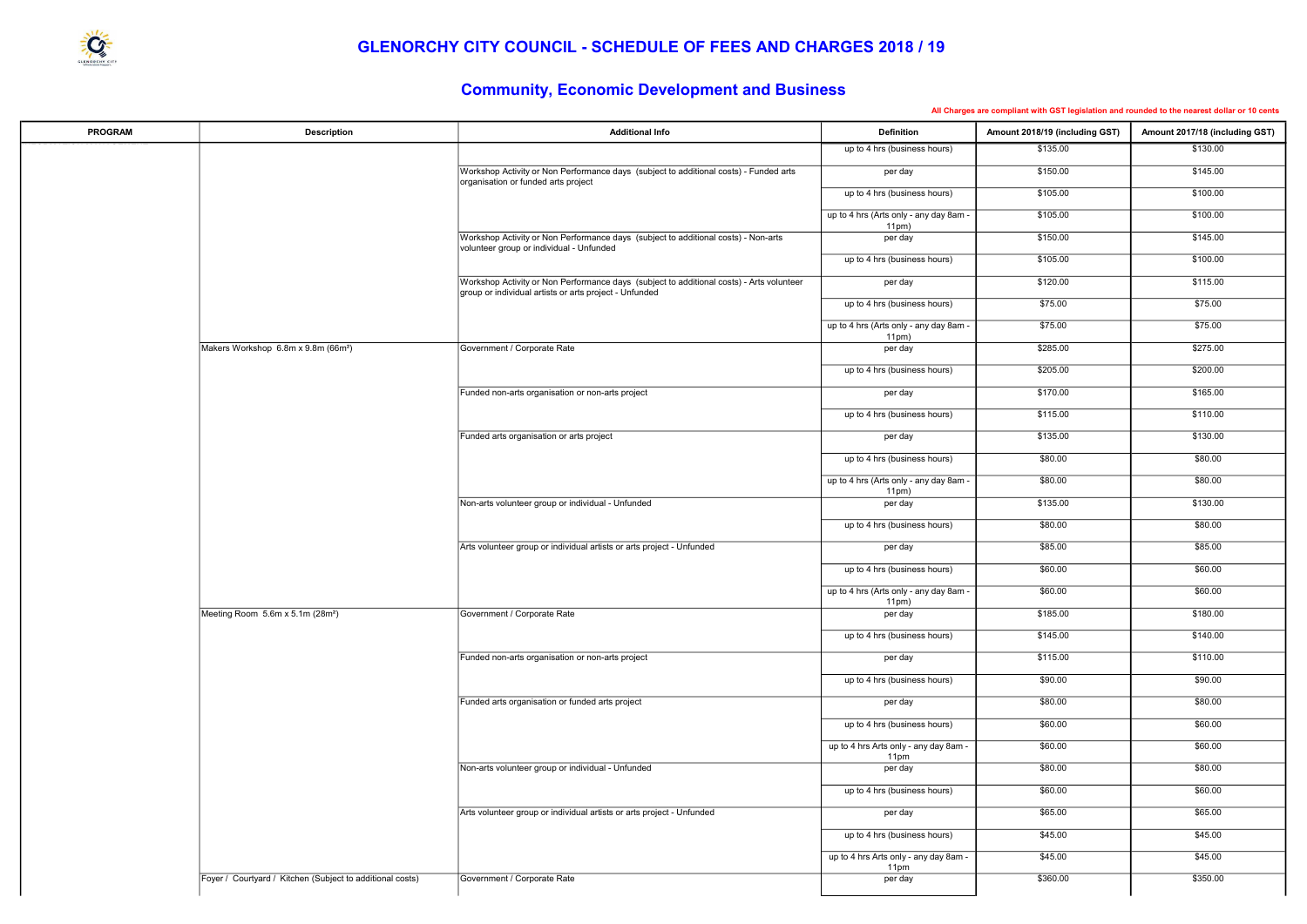

#### GLENORCHY CITY COUNCIL - SCHEDULE OF FEES AND CHARGES 2018 / 19

| <b>PROGRAM</b>            | <b>Description</b>                            | <b>Additional Info</b>                                                | <b>Definition</b>            | Amount 2018/19 (including GST) | Amount 2017/18 (including GST) |
|---------------------------|-----------------------------------------------|-----------------------------------------------------------------------|------------------------------|--------------------------------|--------------------------------|
|                           |                                               |                                                                       | up to 4 hrs (business hours) | \$275.00                       | \$265.00                       |
|                           |                                               | Funded non-arts organisation or non-arts project                      | per day                      | \$225.00                       | \$220.00                       |
|                           |                                               |                                                                       | up to 4 hrs (business hours) | \$170.00                       | \$165.00                       |
|                           |                                               | Funded arts organisation or funded arts project                       | per day                      | \$185.00                       | \$180.00                       |
|                           |                                               |                                                                       | up to 4 hrs (business hours) | \$135.00                       | \$130.00                       |
|                           |                                               | Non-arts volunteer group or individual - Unfunded                     | per day                      | \$185.00                       | \$180.00                       |
|                           |                                               |                                                                       | up to 4 hrs (business hours) | \$135.00                       | \$130.00                       |
|                           |                                               | Arts volunteer group or individual artists or arts project - Unfunded | per day                      | \$145.00                       | \$140.00                       |
|                           |                                               |                                                                       | up to 4 hrs (business hours) | \$110.00                       | \$105.00                       |
| <b>CHILD CARE CENTRES</b> | Benjafield Child Care Centre                  |                                                                       | per day                      | \$103.60                       | \$94.20                        |
|                           |                                               |                                                                       | per week                     | \$454.85                       | \$413.50                       |
|                           | Berriedale Child Care Centre                  |                                                                       | per day                      | \$103.60                       | \$94.20                        |
|                           |                                               |                                                                       | per week                     | \$454.85                       | \$413.50                       |
| <b>REVENUE</b>            | Section 132 certificates (Set by legislation) | Per certificate                                                       | 30 fee units                 | \$47.40                        | \$46.50                        |
|                           | Section 337 certificates (Set by legislation) | Per certificate - standard 10 day turnaround                          | 132.5 fee units              | \$209.35                       | \$205.37                       |
|                           | Payment Dishonour Fee                         | Cheques, Direct Debit                                                 |                              | \$28.00                        | \$28.00                        |
|                           | Minimum Monthly Charge for Landfill Accounts  |                                                                       |                              | \$17.10                        | \$16.50                        |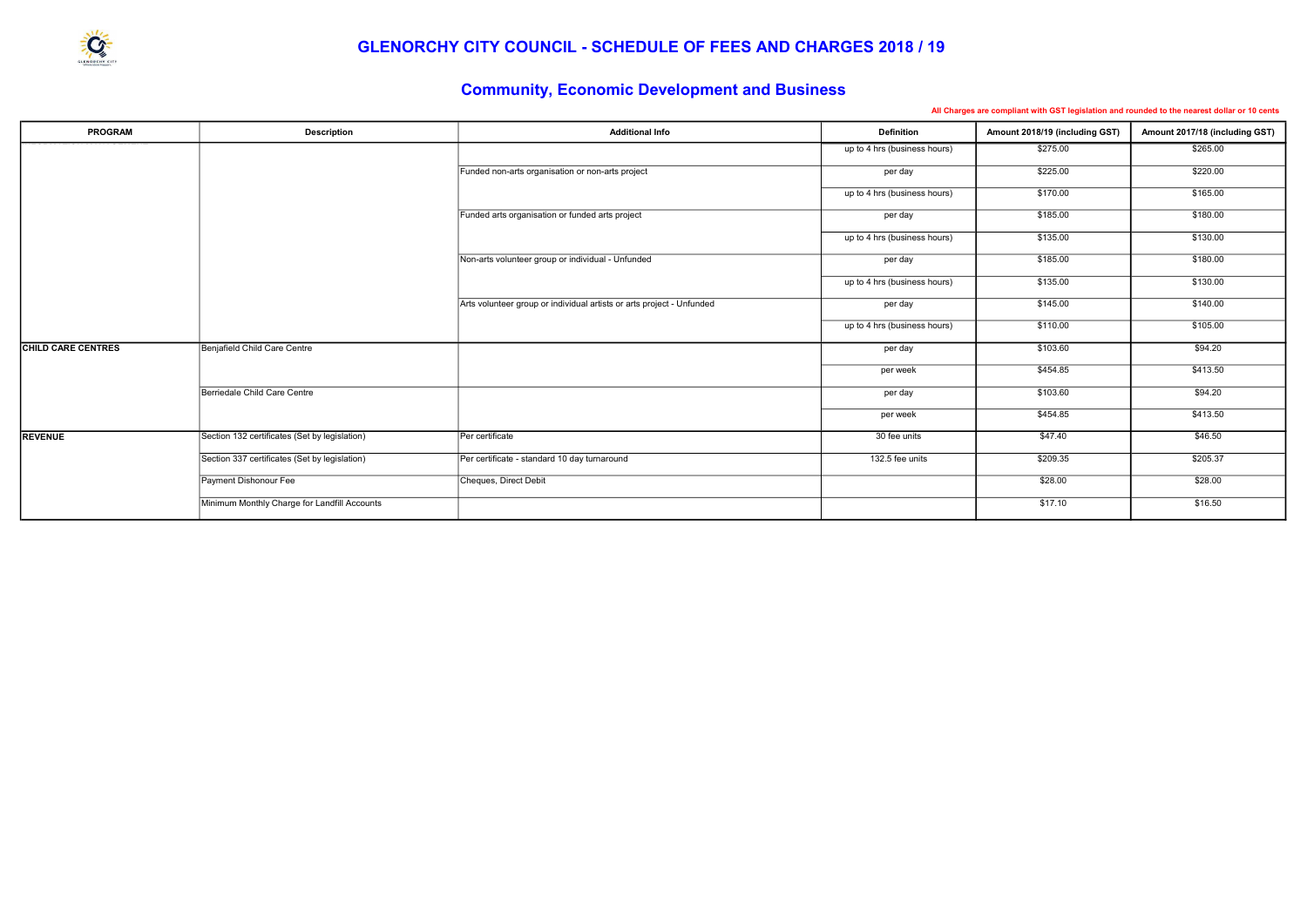| <b>PROGRAM</b>                       | <b>Description</b>                                                     | <b>Additional Info</b>                                                                        | <b>Definition</b>                              | Amount 2018/19 (including GST) | Amount 2017/18 (including GST) |
|--------------------------------------|------------------------------------------------------------------------|-----------------------------------------------------------------------------------------------|------------------------------------------------|--------------------------------|--------------------------------|
| <b>ENVIRONMENTAL HEALTH SERVICES</b> | Environment Protection Notice Fee - issuing and ensuring<br>compliance | Drafting, assessment, verification and compliance inspections                                 | per hour or part thereof                       | \$199.00                       | \$194.00                       |
|                                      | Food Premises                                                          | Registration fee - Category A                                                                 | per premises                                   | \$1,483.00                     | \$1,446.00                     |
|                                      |                                                                        | Registration fee - Category B                                                                 | per premises                                   | \$597.00                       | \$582.00                       |
|                                      |                                                                        | Registration fee - Category C (plus multiple food preparation areas)                          | per site                                       | \$1,483.00                     | \$1,446.00                     |
|                                      |                                                                        | Registration fee - Category C                                                                 | per premises                                   | \$398.00                       | \$388.00                       |
|                                      |                                                                        | Registration fee - Category D                                                                 | per premises                                   | \$199.00                       | \$194.00                       |
|                                      |                                                                        | Registration fee - Category E (School-run canteens / Community organisations)                 | per premises                                   | \$89.00                        | \$86.00                        |
|                                      |                                                                        | Additional inspection fee                                                                     | per audit / inspection                         | \$199.00                       | \$194.00                       |
|                                      | Pre-purchase inspection (food or other premises)                       | Pre-purchase food premise inspection and report                                               | per inspection and report                      | \$308.00                       | \$272.60                       |
|                                      | New Premises Assessment (food or other premises)                       | Application / assessment / report                                                             | per hour or part thereof                       | \$234.00                       | \$231.00                       |
|                                      |                                                                        | Certificate of Occupancy compliance inspection fee                                            | per hour or part thereof                       | \$199.00                       | \$194.00                       |
|                                      |                                                                        | Certificate of Occupancy report fee                                                           | each                                           | \$54.00                        | \$52.00                        |
|                                      |                                                                        | Urgent Occupancy Report fee                                                                   | 2 working days or less from date of            | \$199.00                       | \$194.00                       |
|                                      | Temporary Food Business - Market Applications and/or BBQ's             | Assessment / licence fee / all applications                                                   | opening<br>operating: 1 day without inspection | \$15.00                        | \$15.00                        |
|                                      |                                                                        |                                                                                               | operating: 1 day with inspection               | \$62.00                        | \$60.00                        |
|                                      |                                                                        | Late application fee penalty (applicable if received less than minimum required under Council | per day                                        | \$16.00                        | \$15.00                        |
|                                      | Temporary Food Business - Hobart Show                                  | Policy)<br>Low Risk - Application / assessment / registration                                 | per 4 days                                     | \$95.00                        | \$92.00                        |
|                                      |                                                                        | High Risk - Application / assessment / registration                                           | per 4 days                                     | \$232.00                       | \$226.00                       |
|                                      |                                                                        | Late application fee penalty (applicable if received less than minimum required under Council | per day                                        | \$16.00                        | \$15.00                        |
|                                      | Public health risk activity                                            | Policy)<br>Registration of premises                                                           | per premises                                   | \$199.00                       | \$194.00                       |
|                                      |                                                                        | Licence of operator                                                                           | per licence                                    | \$89.00                        | \$86.00                        |
|                                      | Place of Assembly - Mass Outdoor Event                                 | New applications - lodgement / assessment / licence                                           | per hour or part thereof                       | \$199.00                       | \$194.00                       |
|                                      |                                                                        | Compliance inspection - weekdays                                                              | per hour or part thereof                       | \$199.00                       | \$194.00                       |
|                                      |                                                                        | Compliance inspection - weekends                                                              | per hour or part thereof                       | \$263.00                       | \$256.00                       |
|                                      |                                                                        | Late application (applicable if received less than minimum required under Council Policy)     | per application                                | \$199.00                       | \$194.00                       |
|                                      | <b>Regulated Systems</b>                                               | Application / assessment / licence                                                            | 1 - 5 systems per site                         | \$199.00                       | \$194.00                       |
|                                      |                                                                        |                                                                                               | 6 - 10 systems per site                        | \$395.00                       | \$385.00                       |
|                                      |                                                                        |                                                                                               | 11+ systems per site                           | \$591.00                       | \$576.00                       |
|                                      | Commercial Water Carrier                                               | Application / assessment / licence                                                            | per annum                                      | \$94.00                        | \$91.00                        |
|                                      | Private Water Supplier                                                 | Application / assessment / licence                                                            | per annum                                      | \$199.00                       | \$194.00                       |
|                                      | Domestic Aerated Wastewater Treatment System (AWTS)                    | Maintenance charge for all systems that fail to arrange servicing.                            | per service                                    | \$205.00                       | \$200.00                       |
|                                      | Caravan Licence for Temporary Accommodation                            | Maximum 26 weeks                                                                              | per week                                       | \$20.00                        | \$19.00                        |
|                                      | On-site Wastewater Management Systems - residential                    | New applications - lodgement / assessment / permit                                            | per hour or part thereof                       | \$235.00                       | \$229.00                       |
|                                      |                                                                        | Amended application fee                                                                       | per hour or part thereof                       | \$199.00                       | \$194.00                       |
|                                      |                                                                        |                                                                                               |                                                |                                |                                |

| compliant with GST legislation and rounded to the nearest dollar or 10 cents |  |  |  |  |
|------------------------------------------------------------------------------|--|--|--|--|
|                                                                              |  |  |  |  |



# City Services and Infrastructure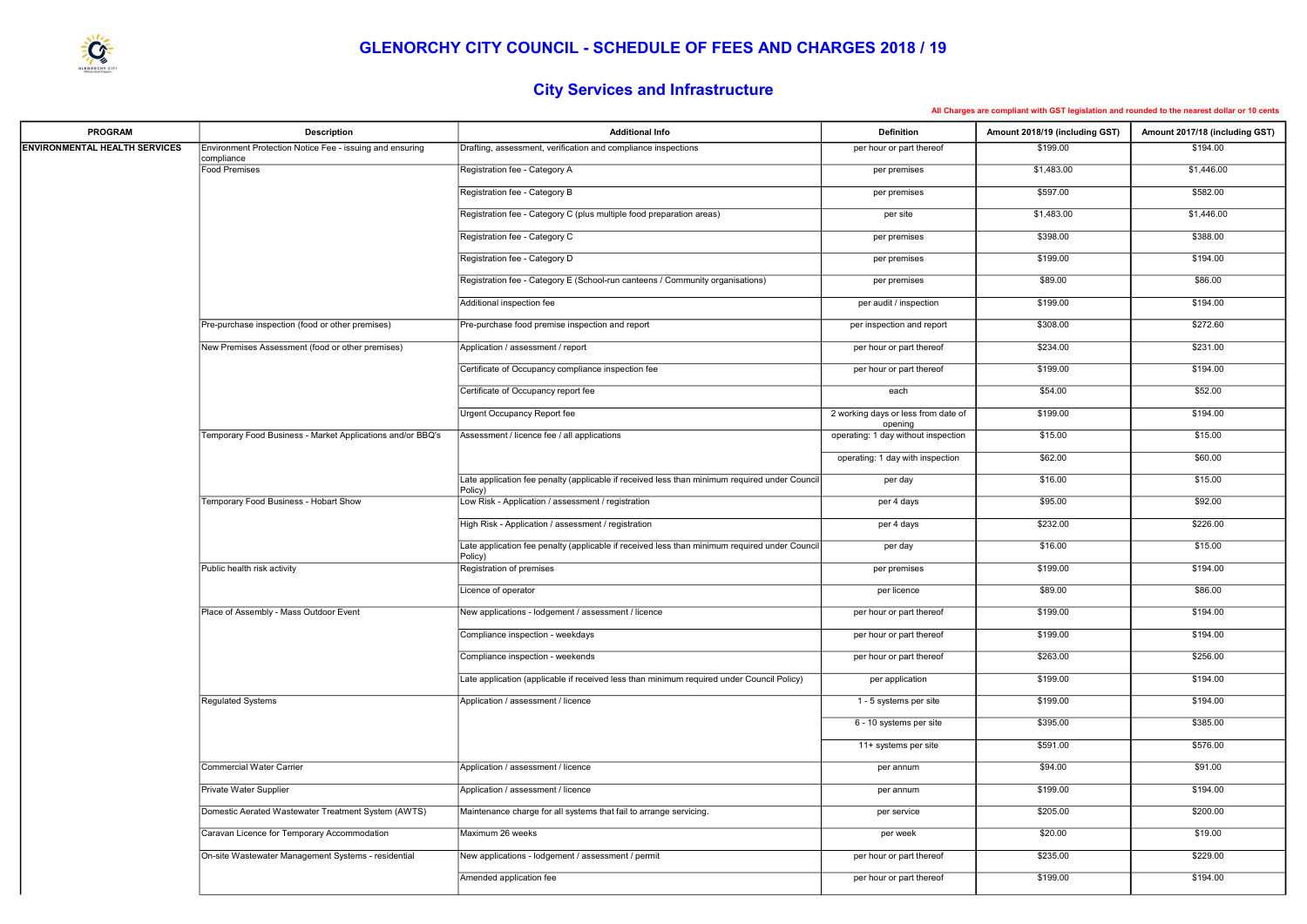

# City Services and Infrastructure

| <b>PROGRAM</b>  | <b>Description</b>                                                                           | <b>Additional Info</b>                                                                                                                                                                                                                        | <b>Definition</b>                                  | Amount 2018/19 (including GST)                                                                             | Amount 2017/18 (including GST)                                                                                                  |
|-----------------|----------------------------------------------------------------------------------------------|-----------------------------------------------------------------------------------------------------------------------------------------------------------------------------------------------------------------------------------------------|----------------------------------------------------|------------------------------------------------------------------------------------------------------------|---------------------------------------------------------------------------------------------------------------------------------|
|                 | <b>Private Burial Assessment</b>                                                             | Application / assessment / approval                                                                                                                                                                                                           | per hour or part thereof                           | \$199.00                                                                                                   | \$194.00                                                                                                                        |
|                 | Vaccines                                                                                     | Influenza                                                                                                                                                                                                                                     | per vaccine                                        | \$27.50                                                                                                    | \$27.70                                                                                                                         |
|                 |                                                                                              | Adult Diphtheria and Tetanus                                                                                                                                                                                                                  | per vaccine                                        | \$52.80                                                                                                    | \$51.20                                                                                                                         |
|                 | Sharps Containers (Disposal free for personal use only)                                      | All sizes (1.4L and 6.0L)                                                                                                                                                                                                                     | each                                               | cost plus 20%                                                                                              | cost plus 20%                                                                                                                   |
|                 | Sampling (Bacterial)                                                                         | Potable water / water carters / swimming pool / spa                                                                                                                                                                                           | per sample                                         | \$199.00                                                                                                   | \$177.00 per hour plus sample cost                                                                                              |
| <b>BUILDING</b> | Building Works under \$10,000 - All classes                                                  | Application for a Building Permit, Demolition Permit, Permit to Proceed, Permit of Substantial                                                                                                                                                | per application                                    | \$163.00                                                                                                   | \$159.00                                                                                                                        |
|                 | Building Works between \$10,000 and \$19,999 - All classes                                   | Compliance and Certificate of Completion for all classes<br>Application for a Building Permit, Demolition Permit, Permit to Proceed, Permit of Substantial                                                                                    | per application                                    | \$218.00                                                                                                   | \$212.00                                                                                                                        |
|                 | Building Works \$20,000 and over                                                             | Compliance and Certificate of Completion for all classes<br>Application, assessment and completion certificate for a Building Permit, Demolition Permit,<br>Permit to Proceed and Permit of Substantial Compliance for the following classes: |                                                    |                                                                                                            |                                                                                                                                 |
|                 |                                                                                              | Class 10                                                                                                                                                                                                                                      | per application                                    | \$434.00                                                                                                   | \$423.00                                                                                                                        |
|                 |                                                                                              | Class 1 or Classes 1 and 10                                                                                                                                                                                                                   | per application                                    | \$498.00                                                                                                   | \$485.00                                                                                                                        |
|                 |                                                                                              | Multi Unit Development (2 or more separate units)                                                                                                                                                                                             |                                                    | \$649.00                                                                                                   | \$633.00                                                                                                                        |
|                 |                                                                                              | Classes 2 to 9                                                                                                                                                                                                                                | under \$50,000                                     | \$379.00                                                                                                   | \$369.00                                                                                                                        |
|                 |                                                                                              |                                                                                                                                                                                                                                               | \$50,000 - \$500,000                               | \$541.00                                                                                                   | \$527.00                                                                                                                        |
|                 |                                                                                              |                                                                                                                                                                                                                                               | \$500,000 - \$5,000,000                            | \$866.00                                                                                                   | \$844.00                                                                                                                        |
|                 |                                                                                              |                                                                                                                                                                                                                                               | \$5,000,000 and above                              | \$1,297.00                                                                                                 | \$1,265.00                                                                                                                      |
|                 | Notifiable Building Works                                                                    | Lodgement, assessment, accociated correspondence and record keeping                                                                                                                                                                           |                                                    | \$271.00                                                                                                   | \$264.00                                                                                                                        |
|                 | Amended Plans                                                                                | Difference in Cost of Works = Relevant Fee                                                                                                                                                                                                    |                                                    | Fee as per normal charges, but<br>determined by difference between the<br>original and new value of works. | The increase of fee will be the<br>application fee based upon the<br>difference between the original and<br>new value of works. |
|                 | <b>Staged Building Permits</b>                                                               | 1st stage                                                                                                                                                                                                                                     |                                                    | Normal application fees apply based<br>on total project cost                                               | Normal application fees apply based<br>on total project cost                                                                    |
|                 |                                                                                              | Each subsequent stage                                                                                                                                                                                                                         |                                                    | \$218.00                                                                                                   | \$212.00                                                                                                                        |
|                 | Extension of time for Building Permit after 24 months from issue<br>of Permit                | Administration                                                                                                                                                                                                                                | per year thereafter                                | \$169.00                                                                                                   | \$164.00                                                                                                                        |
|                 | Refusal / Cancellation / Withdrawal of Application for Building<br>Permit or Plumbing Permit | Charge for services provided up until determined milestones. Percentage of application fee<br>charged.                                                                                                                                        | after lodgement                                    | 25% of application fee                                                                                     | 25% of application fee                                                                                                          |
|                 |                                                                                              |                                                                                                                                                                                                                                               | after assessment                                   | 50% of application fee                                                                                     | 50% of application fee                                                                                                          |
|                 |                                                                                              |                                                                                                                                                                                                                                               | after permit issue                                 | 75% of application fee                                                                                     | 75% of application fee                                                                                                          |
|                 | Strata Title Application (New Or Amendment/s)                                                | Application fee including first tenancy                                                                                                                                                                                                       |                                                    | \$757.00                                                                                                   | \$738.00                                                                                                                        |
|                 |                                                                                              | Each additional tenancy                                                                                                                                                                                                                       |                                                    | \$131.00                                                                                                   | \$128.00                                                                                                                        |
|                 | Work without a Building Permit                                                               | If work NOT undertaken by current owner (signed Statutory declaration required)                                                                                                                                                               |                                                    | Refer to the above normal application<br>fees for building permits under each                              | Refer to the above normal application<br>fees for building permits under each                                                   |
|                 |                                                                                              | Work undertaken by current owner                                                                                                                                                                                                              |                                                    | class<br>Double of the above normal                                                                        | class<br>Double of the above normal                                                                                             |
|                 |                                                                                              |                                                                                                                                                                                                                                               |                                                    | application fees for building permits<br>under each class                                                  | application fees for building permits<br>under each class                                                                       |
|                 | <b>Building Certificates</b>                                                                 | Part or whole building                                                                                                                                                                                                                        |                                                    | \$325.00                                                                                                   | \$317.00                                                                                                                        |
|                 |                                                                                              | If plumbing work involved                                                                                                                                                                                                                     |                                                    | \$650.00                                                                                                   | \$634.00                                                                                                                        |
|                 | <b>Finalising existing Building Permits</b>                                                  | Prior to 2004 Permit in which Council was Building Surveyor (Introduction of Act 2000)                                                                                                                                                        | per permit per hour (Council Building<br>Surveyor) | \$207.00                                                                                                   | \$201.00                                                                                                                        |
|                 |                                                                                              | After 2004 for which Council was not Building Surveyor (Introduction of Act 2000)                                                                                                                                                             | per permit per hour (Private Building<br>Surveyor) | \$109.00                                                                                                   | \$106.00                                                                                                                        |
|                 | Building and plumbing sundry services                                                        | Record retrieval of all available property records (including house plan requests)                                                                                                                                                            | on site records (domestic)                         | \$33.00                                                                                                    | \$32.00                                                                                                                         |

| compliant with GST legislation and rounded to the nearest dollar or 10 cents |  |  |  |  |  |
|------------------------------------------------------------------------------|--|--|--|--|--|
|                                                                              |  |  |  |  |  |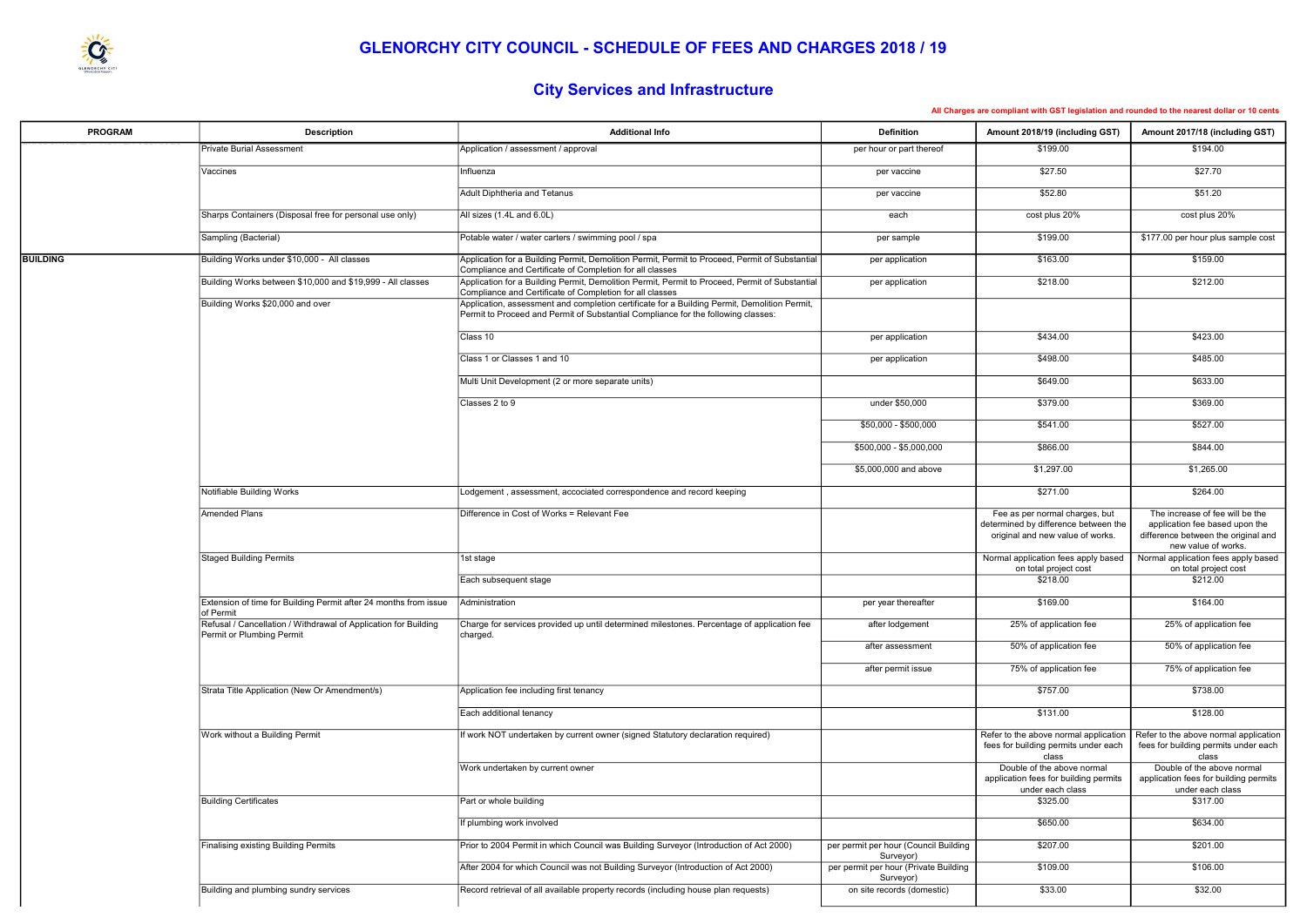

## GLENORCHY CITY COUNCIL - SCHEDULE OF FEES AND CHARGES 2018 / 19

# City Services and Infrastructure

| <b>PROGRAM</b>  | <b>Description</b>                                                                                             | <b>Additional Info</b>                                                                                                                                                                                                                                                                                                                                                                                                                          | <b>Definition</b>                             | Amount 2018/19 (including GST)                                                                             | Amount 2017/18 (including GST)                                                                                                  |
|-----------------|----------------------------------------------------------------------------------------------------------------|-------------------------------------------------------------------------------------------------------------------------------------------------------------------------------------------------------------------------------------------------------------------------------------------------------------------------------------------------------------------------------------------------------------------------------------------------|-----------------------------------------------|------------------------------------------------------------------------------------------------------------|---------------------------------------------------------------------------------------------------------------------------------|
|                 |                                                                                                                |                                                                                                                                                                                                                                                                                                                                                                                                                                                 | off site records (domestic)                   | \$56.00                                                                                                    | \$54.00                                                                                                                         |
|                 |                                                                                                                |                                                                                                                                                                                                                                                                                                                                                                                                                                                 | all records commercial                        | \$81.00                                                                                                    | \$79.00                                                                                                                         |
|                 |                                                                                                                | Administration fee                                                                                                                                                                                                                                                                                                                                                                                                                              | per hour                                      | \$109.00                                                                                                   | \$106.00                                                                                                                        |
|                 |                                                                                                                | Inspection (Building)                                                                                                                                                                                                                                                                                                                                                                                                                           | per hour (minimum 1 hr)                       | \$152.00                                                                                                   | \$148.00                                                                                                                        |
|                 |                                                                                                                | Inspection (Plumbing)                                                                                                                                                                                                                                                                                                                                                                                                                           | per hour (minimum 1 hr) - Classes 1<br>and 10 | \$152.00                                                                                                   | \$148.00                                                                                                                        |
|                 |                                                                                                                |                                                                                                                                                                                                                                                                                                                                                                                                                                                 | per hour (minimum 1 hr) - Classes 2 to        | \$218.00                                                                                                   | \$212.00                                                                                                                        |
|                 |                                                                                                                | Research and technical advice                                                                                                                                                                                                                                                                                                                                                                                                                   | per hour                                      | \$143.00                                                                                                   | \$139.00                                                                                                                        |
|                 |                                                                                                                | Travelling outside the municipality                                                                                                                                                                                                                                                                                                                                                                                                             | per kilometre                                 | \$1.00                                                                                                     | \$0.95                                                                                                                          |
|                 | Statutory Levies                                                                                               | <b>Building Permit levy</b>                                                                                                                                                                                                                                                                                                                                                                                                                     | State Government imposed collection<br>fee    | 0.1% of total project cost                                                                                 | 0.1% of total project cost                                                                                                      |
|                 |                                                                                                                | Industry Training levy                                                                                                                                                                                                                                                                                                                                                                                                                          | State Government imposed collection<br>fee    | 0.2% of total project cost                                                                                 | 0.2% of total project cost                                                                                                      |
|                 | Building surveying work                                                                                        | Certification and administrative functions of a building surveyor including assessments,<br>certifications, inspections, research, consultation, enforcement, advice and documentation<br>lissue                                                                                                                                                                                                                                                | per hour (minimum 1/2 hour)                   | \$152.00                                                                                                   | \$148.00                                                                                                                        |
| <b>PLUMBING</b> | Building Works under \$10,000 - All classes                                                                    | Application for Certificate of Likely Compliance - Notice of Work, Application for Permit -<br>Plumbing Work, assessment and Certificate of Completion for all classes. Also includes<br>additions, alterations and amendments                                                                                                                                                                                                                  | per application                               | \$211.00                                                                                                   | \$205.00                                                                                                                        |
|                 | Building Works between \$10,000 and \$19,999 - All classes                                                     | Application for Certificate of Likely Compliance - Notice of Work, Application for Permit -<br>Plumbing Work, assessment, and Certificate of Completion for all classes. Also includes<br>additions, alterations and amendments                                                                                                                                                                                                                 | per application                               | \$316.00                                                                                                   | \$308.00                                                                                                                        |
|                 | Building Works \$20,000 and over (Classes 1, 10 and multi unit<br>development)                                 | Application for Certificate of Likely Compliance - Notice of Work, Application for Permit -<br>Plumbing Work, assessment, and Certificate of Completion for all classes. Also includes<br>additions, alterations and amendments<br>Class 10 - Where work associated with a Class 10 development is commercial in nature or<br>consists of civil hydraulic works assessment, plumbing fees will be aligned to the Classes 2<br>to 9 fee schedule | per application                               | \$649.00                                                                                                   | \$633.00                                                                                                                        |
|                 |                                                                                                                | Application for Certificate of Likely Compliance - Notice of Work, Application for Permit -<br>Plumbing Work, assessment, and Certificate of Completion for all classes. Also includes<br>additions, alterations and amendments                                                                                                                                                                                                                 | per application                               | \$1,583.00                                                                                                 | \$1,544.00                                                                                                                      |
|                 |                                                                                                                | Class 1 or Classes 1 and 10<br>Multi unit development                                                                                                                                                                                                                                                                                                                                                                                           | 2 units                                       | \$2,913.00                                                                                                 | \$2,841.00                                                                                                                      |
|                 |                                                                                                                |                                                                                                                                                                                                                                                                                                                                                                                                                                                 | 3rd and subsequent units / per unit           | \$1,330.00                                                                                                 | \$1,297.00                                                                                                                      |
|                 | Building addition or alteration - Roof plumbing and associated                                                 | Application for a building addition or alteration where the only plumbing work is roof plumbing                                                                                                                                                                                                                                                                                                                                                 | per application                               | \$264.00                                                                                                   | \$257.00                                                                                                                        |
|                 | stormwater drainage work only. All Classes<br>Building Works \$20,000 and over (Classes 2 to 9 and demolition) | work and associated stormwater drainage for all classes.<br>Application for Certificate of Likely Compliance - Notice of Work, Application for Permit -                                                                                                                                                                                                                                                                                         |                                               |                                                                                                            |                                                                                                                                 |
|                 |                                                                                                                | Plumbing Work, assessment, and Certificate of Completion for all classes. Also includes<br>additions, alterations and amendments                                                                                                                                                                                                                                                                                                                |                                               |                                                                                                            |                                                                                                                                 |
|                 |                                                                                                                | Under \$50,000                                                                                                                                                                                                                                                                                                                                                                                                                                  |                                               | \$1,320.00                                                                                                 | \$1,287.00                                                                                                                      |
|                 |                                                                                                                | \$50,000 to under \$500,000                                                                                                                                                                                                                                                                                                                                                                                                                     |                                               | \$2,774.00                                                                                                 | \$2,706.00                                                                                                                      |
|                 |                                                                                                                | \$500,000 to under \$5,000,000                                                                                                                                                                                                                                                                                                                                                                                                                  |                                               | \$5,853.00                                                                                                 | \$5,710.00                                                                                                                      |
|                 |                                                                                                                | \$5,000,000 and above. ** Fee includes a minimum of 10 plumbing inspections. Any<br>additional inspections will be charged at \$200.00 each.                                                                                                                                                                                                                                                                                                    |                                               | \$12,877.00                                                                                                | \$12,562.00                                                                                                                     |
|                 | Category 2B Plumbing Work - Post Notification                                                                  | Notification plumbing work has been completed, as-constructed plans received.                                                                                                                                                                                                                                                                                                                                                                   |                                               | \$152.00                                                                                                   | \$148.00                                                                                                                        |
|                 | Amended Plans                                                                                                  | Difference in Cost of Works = Relevant Fee                                                                                                                                                                                                                                                                                                                                                                                                      |                                               | Fee as per normal charges, but<br>determined by difference between the<br>original and new value of works. | The increase of fee will be the<br>application fee based upon the<br>difference between the original and<br>new value of works. |
|                 | Staged Plumbing Permits                                                                                        | 1st stage                                                                                                                                                                                                                                                                                                                                                                                                                                       |                                               | Normal application fees apply based<br>on total project cost                                               | Normal application fees apply based<br>on total project cost                                                                    |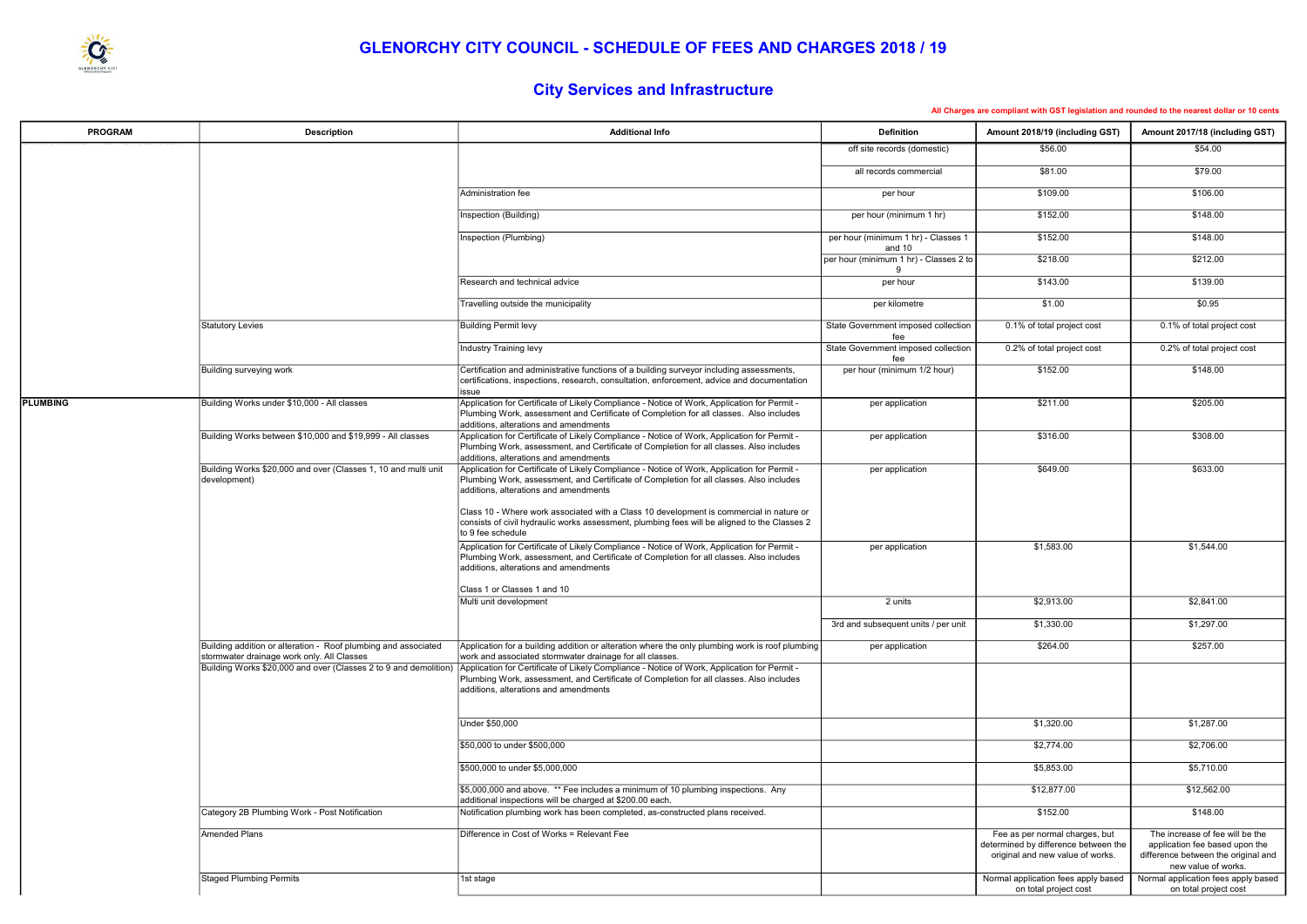

# City Services and Infrastructure

| <b>PROGRAM</b>           | <b>Description</b>                                                               | <b>Additional Info</b>                                                                                                                                                                  | <b>Definition</b>                                     | Amount 2018/19 (including GST)                                                             | Amount 2017/18 (including GST)                                                             |
|--------------------------|----------------------------------------------------------------------------------|-----------------------------------------------------------------------------------------------------------------------------------------------------------------------------------------|-------------------------------------------------------|--------------------------------------------------------------------------------------------|--------------------------------------------------------------------------------------------|
|                          |                                                                                  | Each subsequent stage                                                                                                                                                                   |                                                       | \$217.00                                                                                   | \$211.00                                                                                   |
|                          | Automatic Control Device                                                         | Approval and registration. Includes Testable Backflow Prevention Devices Permit and<br>registration. Administration of testable backflow prevention devices will be subject to this fee | assessment and registration of<br>domestic device     | \$125.00                                                                                   | \$121.00                                                                                   |
|                          |                                                                                  | structure whether subject to an existing Special Plumbing Permit or future Plumbing Permit.                                                                                             | assessment and registration of a<br>commercial device | \$200.00                                                                                   | \$195.00                                                                                   |
|                          |                                                                                  |                                                                                                                                                                                         | for each additional device                            | \$61.00                                                                                    | \$59.00                                                                                    |
|                          |                                                                                  |                                                                                                                                                                                         | administration and annual licensing                   | \$109.00                                                                                   | \$106.00                                                                                   |
|                          | <b>Finalising existing Plumbing Permits</b>                                      | Includes inspections and issue of documentation for works (applications) not completed<br>within 2 years.                                                                               | per permit                                            | \$205.00                                                                                   | \$200.00                                                                                   |
|                          | Work without a Plumbing Permit                                                   | If work NOT undertaken by current owner (signed Statutory Declaration required)                                                                                                         |                                                       | Refer to the above normal application<br>fees for plumbing permits under each<br>classes.  | Refer to the above normal application<br>fees for plumbing permits under each<br>classes.  |
|                          |                                                                                  | Work undertaken by current owner                                                                                                                                                        |                                                       | Double of the above normal<br>application fees for plumbing permits<br>under each classes. | Double of the above normal<br>application fees for plumbing permits<br>under each classes. |
| <b>PLANNING SERVICES</b> | Development Application Fee                                                      | Estimated Development Cost < \$500,000                                                                                                                                                  | per \$1,000                                           | \$3.40                                                                                     | \$3.30                                                                                     |
|                          |                                                                                  |                                                                                                                                                                                         | minimum                                               | \$241.00                                                                                   | \$235.00                                                                                   |
|                          |                                                                                  | Estimated Development Cost > $$500,000 \le $50M$                                                                                                                                        | base fee PLUS                                         | \$1,681.00                                                                                 | \$1,640.00                                                                                 |
|                          |                                                                                  | (2017/18: > \$500,000)                                                                                                                                                                  | per \$1,000 construction cost over<br>\$500,000       | \$1.25                                                                                     | \$1.20                                                                                     |
|                          |                                                                                  | Estimated Development Cost > \$50M                                                                                                                                                      | base fee PLUS                                         | \$63,556.00                                                                                |                                                                                            |
|                          |                                                                                  |                                                                                                                                                                                         | per \$1,000 construction cost over<br>\$50M           | \$0.20                                                                                     |                                                                                            |
|                          |                                                                                  | Estimated Development Cost < \$10,000 (Residential Only)                                                                                                                                |                                                       | \$121.00                                                                                   | \$118.00                                                                                   |
|                          | <b>Advertising Fee</b>                                                           | Estimated Development Cost < \$10,000 (Residential Only)                                                                                                                                |                                                       | \$245.30                                                                                   | \$238.70                                                                                   |
|                          |                                                                                  | All other applications                                                                                                                                                                  | per application                                       | \$245.30                                                                                   | \$238.70                                                                                   |
|                          | Subdivision Fee                                                                  | Boundary Adjustments (no new lots created)                                                                                                                                              |                                                       | \$379.00                                                                                   | \$369.00                                                                                   |
|                          |                                                                                  | New Lots Created                                                                                                                                                                        | flat fee                                              | \$405.00                                                                                   | \$395.00                                                                                   |
|                          |                                                                                  |                                                                                                                                                                                         | per lot                                               | \$38.00                                                                                    | \$37.00                                                                                    |
|                          | Engineering Assessment Fees                                                      |                                                                                                                                                                                         | minimum                                               | \$331.10                                                                                   | \$322.30                                                                                   |
|                          |                                                                                  |                                                                                                                                                                                         | additional inspections                                | \$92.40                                                                                    | \$89.10                                                                                    |
|                          | Road Opening Permits (crossovers)                                                | Maintenance - single dwelling                                                                                                                                                           | Maintenance- single dwelling                          | No charge                                                                                  | No charge                                                                                  |
|                          |                                                                                  | Residential units or small commercial development                                                                                                                                       | less than 1 week of works                             | \$167.00                                                                                   | \$162.00                                                                                   |
|                          |                                                                                  | Large commercial development                                                                                                                                                            | more than 1 week of works                             | \$482.00                                                                                   | \$470.00                                                                                   |
|                          | Stormwater Connection Fee                                                        | Quote on extent of work                                                                                                                                                                 |                                                       | Quote                                                                                      | Quote                                                                                      |
|                          | <b>Planning Scheme Amendment</b>                                                 | Assessment Fee                                                                                                                                                                          |                                                       | \$804.00                                                                                   | \$784.00                                                                                   |
|                          |                                                                                  | Amendment Initiated                                                                                                                                                                     |                                                       | \$2,352.00                                                                                 | \$2,294.00                                                                                 |
|                          | Section 43A Combined Planning Permit Application and<br><b>Amendment Request</b> |                                                                                                                                                                                         |                                                       | Planning permit application fee PLUS<br>planning scheme amendment fee                      | Planning permit application fee PLUS<br>planning scheme amendment fee                      |
|                          | Section 56 Amendment or Section 43K Amendment to Planning<br>Permit              | Residential Applications <\$10,000                                                                                                                                                      |                                                       | \$62.00                                                                                    | \$60.00                                                                                    |
|                          |                                                                                  | Original Application                                                                                                                                                                    | permitted                                             | \$167.00                                                                                   | \$162.00                                                                                   |
|                          |                                                                                  |                                                                                                                                                                                         | discretionary                                         | \$212.00                                                                                   | \$206.50                                                                                   |
|                          | Petition to amend a sealed plan                                                  |                                                                                                                                                                                         |                                                       | \$480.00                                                                                   | \$468.00                                                                                   |

|  | compliant with GST legislation and rounded to the nearest dollar or 10 cents |  |  |
|--|------------------------------------------------------------------------------|--|--|
|  |                                                                              |  |  |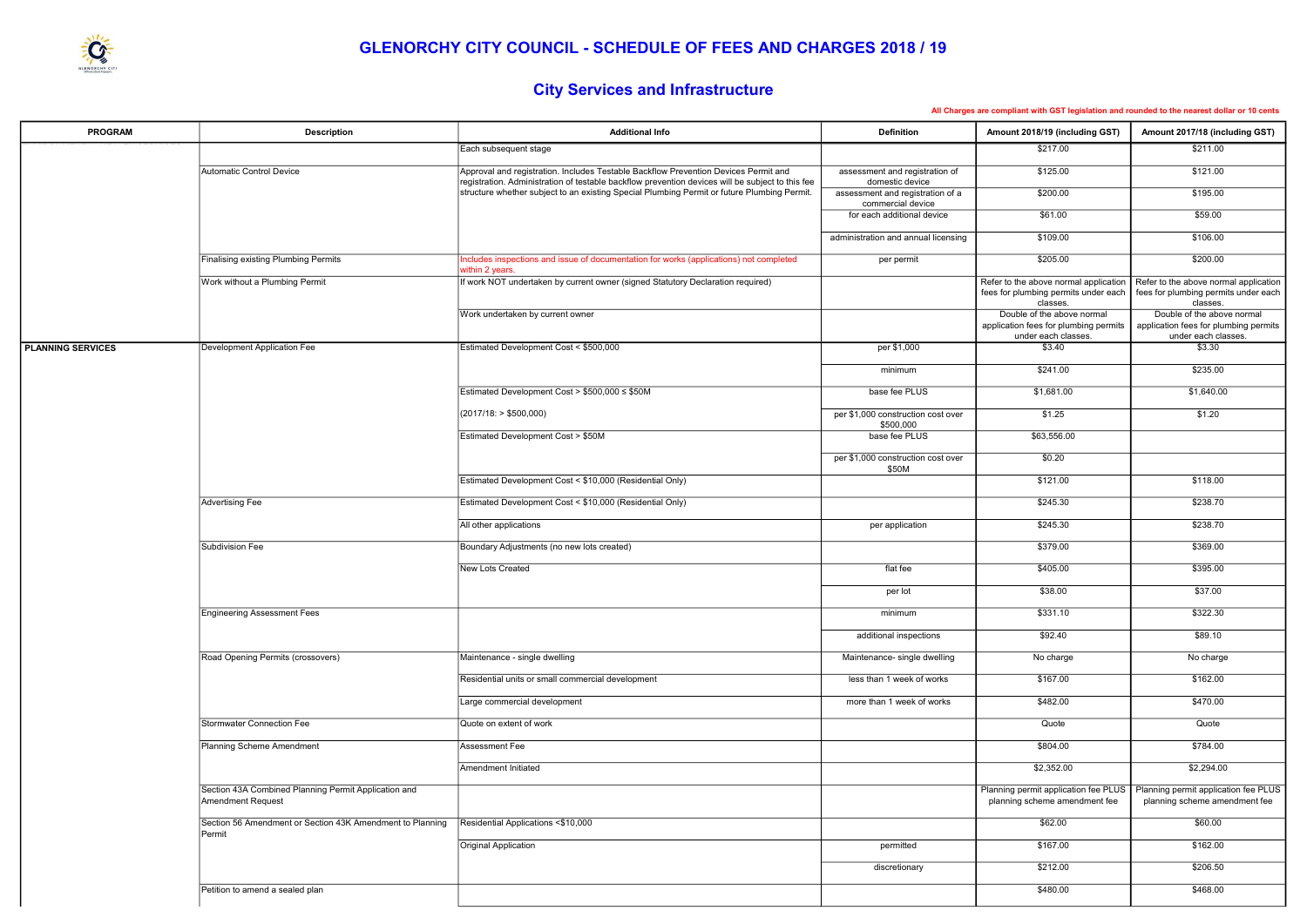

# City Services and Infrastructure

| <b>PROGRAM</b>             | <b>Description</b>                                                                           | <b>Additional Info</b>                                                                                                                  | <b>Definition</b>                                 | Amount 2018/19 (including GST)            | Amount 2017/18 (including GST)            |
|----------------------------|----------------------------------------------------------------------------------------------|-----------------------------------------------------------------------------------------------------------------------------------------|---------------------------------------------------|-------------------------------------------|-------------------------------------------|
|                            |                                                                                              | <b>PLUS if Hearing Required</b>                                                                                                         |                                                   | \$1,499.00                                | \$1,461.60                                |
|                            | Adhesion Order or Discharge of Adhesion Order                                                |                                                                                                                                         |                                                   | \$301.00                                  | \$293.00                                  |
|                            | Part Five Agreements                                                                         | Regardless of whether or not the Part 5 Agreement is required as a condition of approval                                                | standard see                                      | \$301.00                                  | \$293.00                                  |
|                            |                                                                                              | Non-standard Part 5 Agreements requiring legal drafting or perusal by Council's Solicitors<br>will be invoiced for full cost of advice. |                                                   | \$300 plus value                          | \$293.00 plus costs                       |
|                            | Extension of time on existing permit (Section 53(5A) application)                            |                                                                                                                                         |                                                   | \$151.00                                  | \$146.50                                  |
|                            | Tasmanian Heritage Application Only                                                          |                                                                                                                                         |                                                   | \$220.00                                  | \$214.00                                  |
|                            | Approval in principle of staged development schemes                                          |                                                                                                                                         |                                                   | \$378.00                                  | \$368.00                                  |
|                            | Subdivision Asset Data Collection                                                            | Number of Blocks: 1 to 5                                                                                                                | per block                                         | \$257.00                                  | \$250.00                                  |
|                            |                                                                                              | Number of Blocks: 6 to 20                                                                                                               | per block                                         | \$219.00                                  | \$213.20                                  |
|                            |                                                                                              | Number of Blocks: 20 plus                                                                                                               | per block                                         | \$195.00                                  | \$190.00                                  |
|                            | Cash in lieu of public open space                                                            | See Part 3, Division 8 of the Local Government (Building and Miscellaneous Provisions) Act<br>1993                                      |                                                   | 5% of the unimproved value of the<br>land | 5% of the unimproved value of the<br>land |
|                            | Cash in lieu of car parking                                                                  |                                                                                                                                         | per space                                         | \$18,210.30                               | \$17,766.10                               |
| <b>ASSETS</b>              | Printing of electronically lodged applications                                               | See Photocopying charges (Information Management)                                                                                       |                                                   |                                           |                                           |
|                            | Service Location                                                                             | One off                                                                                                                                 | per each (100m), 1 man and vehicle<br>for 2 hours | \$192.50                                  | \$187.00                                  |
|                            | Investigate seepage complaints and refer to Southern Water                                   |                                                                                                                                         | each                                              | \$321.20                                  | \$312.40                                  |
| <b>LANDFILL OPERATIONS</b> | where issue is related to water or sewer assets<br>Light Vehicles (less than 3 tonne G.V.M.) | Boot load (up to a maximum of 0.25 $\text{m}^3$ )                                                                                       |                                                   | \$10.00                                   | \$10.00                                   |
| Council Meeting May 2018   |                                                                                              | Green waste boot load                                                                                                                   |                                                   | \$10.00                                   | \$10.00                                   |
|                            | Light Vehicles with or without trailers - charge per load                                    | Load less than 1 cubic metre (other than boot load)                                                                                     |                                                   | \$20.00                                   | \$17.00                                   |
|                            | (Minimum Weighbridge charge \$10.00)                                                         | Green waste load less than 1 cubic metre                                                                                                |                                                   | \$20.00                                   | \$17.00                                   |
|                            |                                                                                              | Load between 1 and 2 cubic metres                                                                                                       |                                                   | \$30.00                                   | \$23.00                                   |
|                            |                                                                                              | Green waste load between 1 and 2 cubic metres                                                                                           |                                                   | \$30.00                                   | \$23.00                                   |
|                            |                                                                                              | Load between 2 and 3 cubic metres                                                                                                       |                                                   | \$40.00                                   | \$35.00                                   |
|                            |                                                                                              | Green waste load between 2 and 3 cubic metres                                                                                           |                                                   | \$40.00                                   | \$35.00                                   |
|                            |                                                                                              | Load greater than 3 cubic metres                                                                                                        |                                                   | \$50.00                                   | \$40.00                                   |
|                            |                                                                                              | Green waste load greater than 3 cubic metres                                                                                            |                                                   | \$50.00                                   | \$40.00                                   |
|                            |                                                                                              | Clean fill (conditions apply*)                                                                                                          |                                                   | \$10.00                                   | \$5.00                                    |
|                            |                                                                                              | Free clean fill (conditions apply* - minimum 100 tonnes)                                                                                |                                                   | No charge                                 | No charge                                 |
|                            |                                                                                              | Controlled Waste Asbestos boot load                                                                                                     |                                                   | \$50.00                                   | \$50.00                                   |
|                            |                                                                                              | Controlled Waste Asbestos load up to 2 cubic metres                                                                                     |                                                   | \$100.00                                  | \$100.00                                  |
|                            |                                                                                              | Whole car bodies                                                                                                                        | each                                              | \$60.00                                   | \$60.00                                   |
|                            |                                                                                              | Half car bodies                                                                                                                         | each                                              | \$30.00                                   | \$30.00                                   |
|                            |                                                                                              | Passenger tyres                                                                                                                         | each                                              | \$6.00                                    | \$5.00                                    |
|                            |                                                                                              | 4WD and light truck tyres                                                                                                               | each                                              | \$10.00                                   | \$10.00                                   |
|                            |                                                                                              | Truck tyres                                                                                                                             | each                                              | \$20.00                                   | \$20.00                                   |
|                            |                                                                                              |                                                                                                                                         |                                                   |                                           |                                           |

| compliant with GST legislation and rounded to the nearest dollar or 10 cents |
|------------------------------------------------------------------------------|
|------------------------------------------------------------------------------|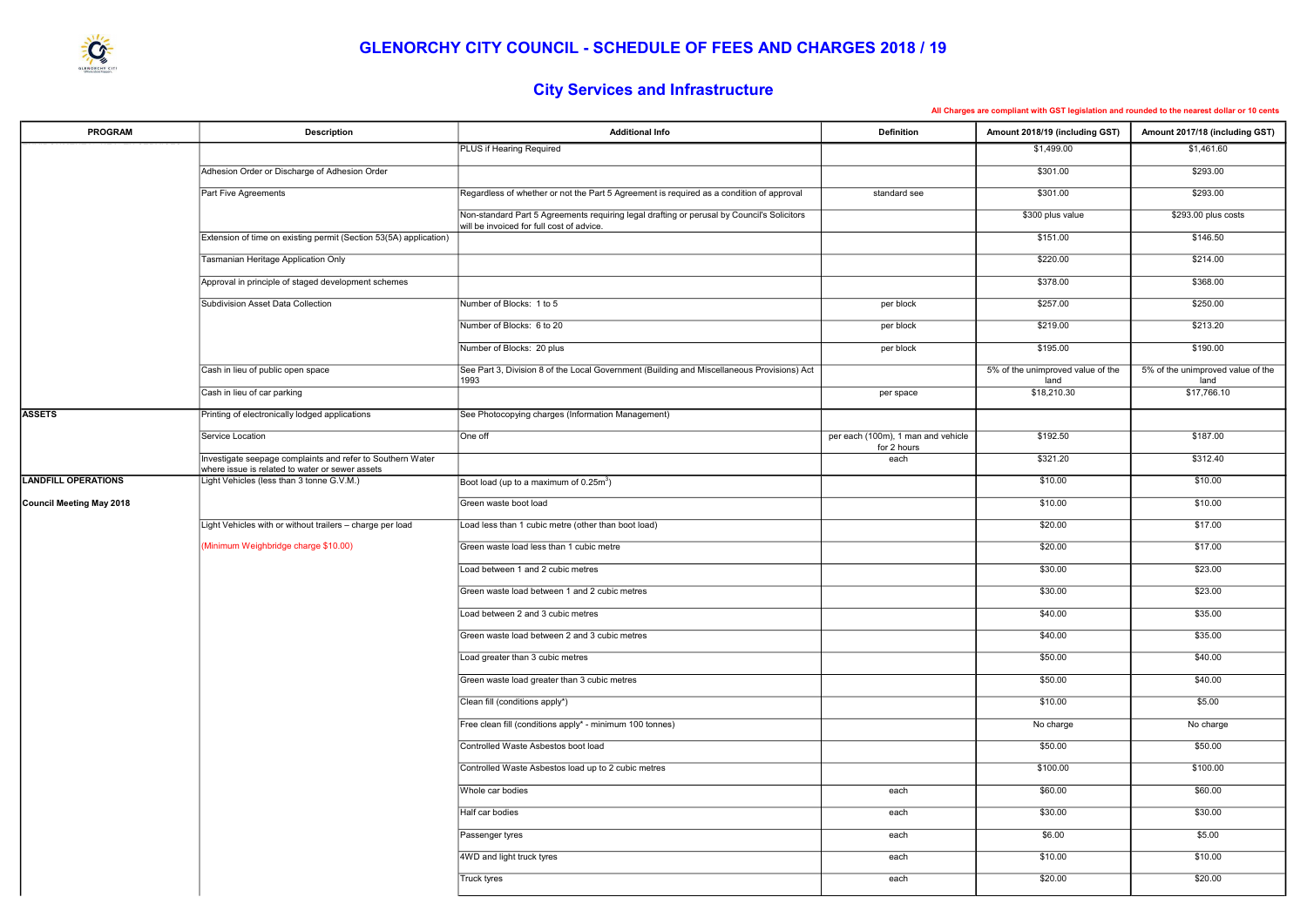|  | All Charges are compliant with GST legislation and rounded to the nearest dollar or 10 cents |  |  |  |  |
|--|----------------------------------------------------------------------------------------------|--|--|--|--|
|  |                                                                                              |  |  |  |  |



# City Services and Infrastructure

| <b>PROGRAM</b> | <b>Description</b>                                                    | <b>Additional Info</b>                                                                                  | <b>Definition</b>                                                                     | Amount 2018/19 (including GST) | Amount 2017/18 (including GST) |
|----------------|-----------------------------------------------------------------------|---------------------------------------------------------------------------------------------------------|---------------------------------------------------------------------------------------|--------------------------------|--------------------------------|
|                |                                                                       | Dead animals                                                                                            | each                                                                                  | \$15.00                        | \$15.00                        |
|                | Weighbridge (3 tonne G.V.M. or greater)                               | Domestic and commercial general waste                                                                   | per tonne                                                                             | \$90.00                        | \$80.00                        |
|                | (Minimum Weighbridge charge \$10.00)                                  | Domestic and commercial green waste                                                                     | per tonne                                                                             | \$75.00                        | \$70.00                        |
|                |                                                                       | Clean fill (conditions apply*)                                                                          | per tonne                                                                             | \$10.00                        | \$5.00                         |
|                |                                                                       | Sawdust                                                                                                 |                                                                                       | No charge                      | No charge                      |
|                |                                                                       | Brick / concrete / rubble (conditions apply #)                                                          | per tonne                                                                             | \$60.00                        | \$50.00                        |
|                |                                                                       | Mixed inert (concrete, clean fill, timber)                                                              | per tonne                                                                             | \$75.00                        | \$70.00                        |
|                |                                                                       | Controlled Waste (EPA approved) and Special Burial Waste - special handling charge (per<br>transaction) | per load                                                                              | \$150.00                       | \$125.00                       |
|                |                                                                       | Controlled Waste (EPA approved) and Special Burial Waste                                                | first tonne or part thereof and each<br>tonne thereafter (pro-rata for part<br>tonne) | \$180.00                       | \$160.00                       |
|                | Volume Based Charging Schedule for Vehicles 3 tonne GVM or<br>greater | Trucks GVM > 3 tonne to 7 tonne                                                                         |                                                                                       | \$63.00                        | \$63.00                        |
|                | These charges will only apply when the Weighbridge is non-            | Trucks GVM > 7 tonne to 12 tonne                                                                        |                                                                                       | \$149.00                       | \$149.00                       |
|                | operational)                                                          | Trucks GVM >12 tonne Single Axle                                                                        |                                                                                       | \$232.00                       | \$232.00                       |
|                |                                                                       | Trucks GVM >12 tonne Dual Axle                                                                          |                                                                                       | \$295.00                       | \$295.00                       |
|                |                                                                       | Dual axle trailers (behind trucks)                                                                      |                                                                                       | \$295.00                       | \$295.00                       |
|                |                                                                       | Skip/Bin up to 4m3                                                                                      |                                                                                       | \$83.00                        | \$83.00                        |
|                |                                                                       | Skip/Bin > 4m3 to 8m3                                                                                   |                                                                                       | \$170.00                       | \$170.00                       |
|                |                                                                       | Skip/Bin > 8m3 to 12m3                                                                                  |                                                                                       | \$254.00                       | \$254.00                       |
|                |                                                                       | Skip/Bin > 12m3 to 15m3                                                                                 |                                                                                       | \$316.00                       | \$316.00                       |
|                |                                                                       | Skip/Bin > 15m3 to 20m3                                                                                 |                                                                                       | \$422.00                       | \$422.00                       |
|                |                                                                       | Skip/Bin > 20m3 to 25m3                                                                                 |                                                                                       | \$528.00                       | \$528.00                       |
|                |                                                                       | Skip/Bin > 25m3 to 30m3                                                                                 |                                                                                       | \$633.00                       | \$633.00                       |
|                |                                                                       | $\overline{\text{Skip/Bin}} > 30 \text{m}3$                                                             |                                                                                       | \$845.00                       | \$845.00                       |
|                |                                                                       | Compactors < 7m3                                                                                        |                                                                                       | \$233.00                       | \$233.00                       |
|                |                                                                       | Compactors > 7m3 to 15m3                                                                                |                                                                                       | \$485.00                       | \$485.00                       |
|                |                                                                       | Compactors < 15m3 half full                                                                             |                                                                                       | \$338.00                       | \$338.00                       |
|                |                                                                       | Compactors > 15m3 full                                                                                  |                                                                                       | \$761.00                       | \$761.00                       |
|                |                                                                       | Compactors > 15m3 half full                                                                             |                                                                                       | \$507.00                       | \$507.00                       |
|                | Controlled Waste (EPA approved)                                       | Each cubic metre or any part thereof and each cubic metre thereafter                                    |                                                                                       | \$151.00                       | \$151.00                       |
|                |                                                                       | Plus special handling charge                                                                            |                                                                                       | \$125.00                       | \$110.00                       |
|                | Special Burial                                                        | Each cubic metre or any part thereof and each cubic metre thereafter                                    |                                                                                       | \$151.00                       | \$151.00                       |
|                |                                                                       | Plus special handling charge                                                                            |                                                                                       | \$125.00                       | \$110.00                       |
|                | Crushed Concrete                                                      | Less than 20mm size                                                                                     |                                                                                       | \$12.00                        | \$12.00                        |
|                |                                                                       | Between 20mm and less than 40mm size                                                                    |                                                                                       | \$11.00                        | \$11.00                        |
|                |                                                                       | Between 40mm and less than 60mm size                                                                    |                                                                                       | \$10.00                        | \$10.00                        |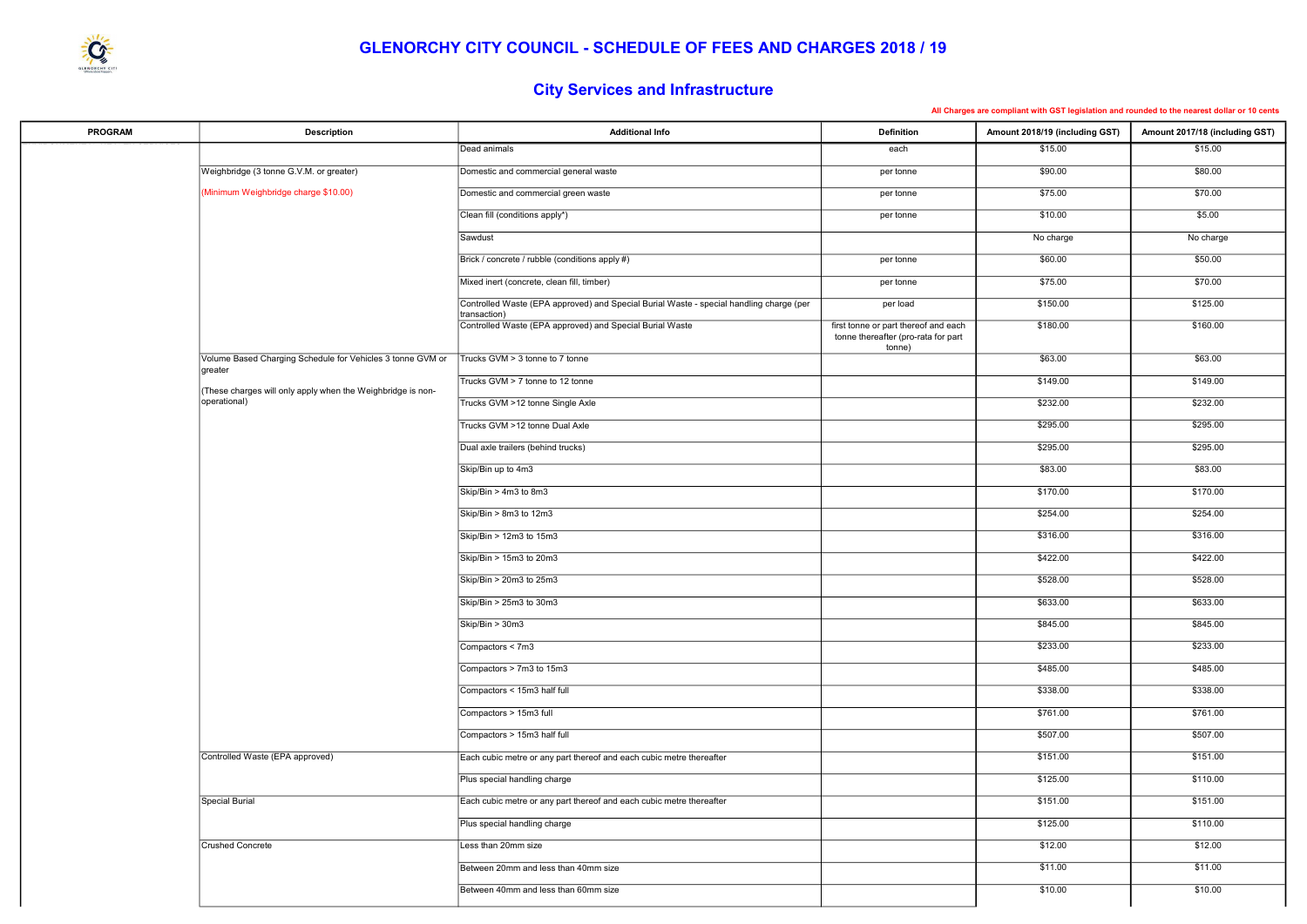

#### GLENORCHY CITY COUNCIL - SCHEDULE OF FEES AND CHARGES 2018 / 19

| <b>PROGRAM</b>      | <b>Description</b>   | <b>Additional Info</b> | <b>Definition</b>      | Amount 2018/19 (including GST) | Amount 2017/18 (including GST) |
|---------------------|----------------------|------------------------|------------------------|--------------------------------|--------------------------------|
| <b>WORKS CENTRE</b> | Road Opening Permits | Long Term              | weekly permits         | \$340.00                       | \$340.00                       |
|                     |                      | Short Term             | per service connection | \$154.00                       | \$154.00                       |

# City Services and Infrastructure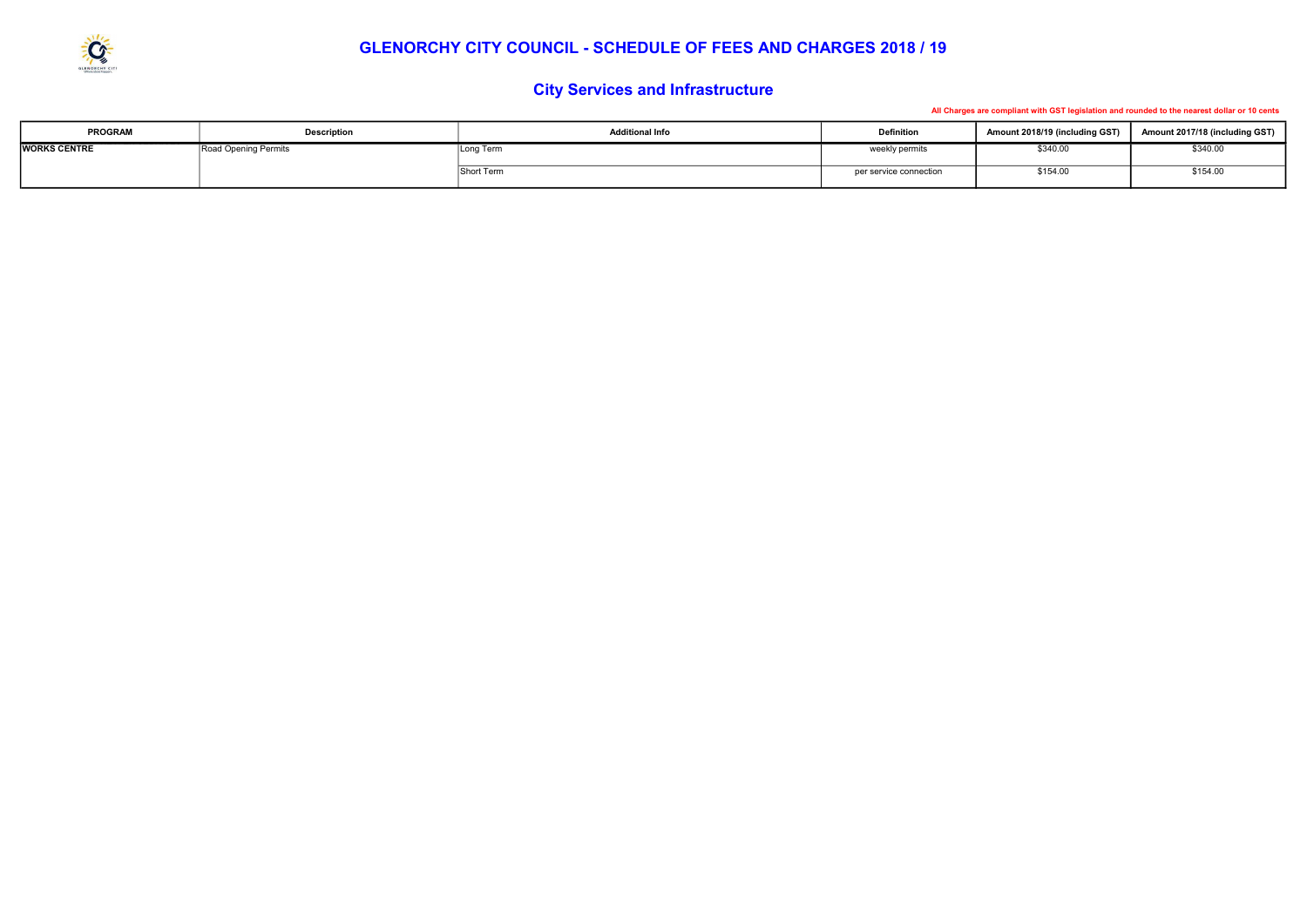| <b>PROGRAM</b>                           | <b>Description</b>                                                         | <b>Additional Info</b>                   | <b>Definition</b>           | Amount 2018/19 (including GST) | Amount 2017/18 (including GST) |
|------------------------------------------|----------------------------------------------------------------------------|------------------------------------------|-----------------------------|--------------------------------|--------------------------------|
| <b>LICENCES</b>                          | Kerbside Dining Occupation                                                 |                                          | per square metre            | \$39.98                        | \$39.00                        |
|                                          | A-Frame Boards (signage)                                                   |                                          |                             | \$26.65                        | \$26.00                        |
|                                          | Miscellaneous Applications                                                 |                                          |                             | \$36.90                        | \$36.00                        |
|                                          | Lease Preparation                                                          | Charitable / Community organisations     |                             | \$63.55                        | \$62.00                        |
|                                          |                                                                            | Other organisations                      |                             | \$126.08                       | \$123.00                       |
|                                          | Licence Preparation                                                        | Charitable / Community organisations     |                             | \$53.30                        | \$52.00                        |
|                                          |                                                                            | Other organisations                      |                             | \$105.58                       | \$103.00                       |
|                                          | Permit Preparation                                                         | Charitable / Community organisations     |                             | \$31.78                        | \$31.00                        |
|                                          |                                                                            | Other organisations                      |                             | \$84.05                        | \$82.00                        |
| <b>RESERVES - CASUAL HIRE ONLY</b>       | Abbotsfield Park                                                           |                                          | per hour                    | \$30.70                        | \$30.00                        |
| (Junior casual hire half of stated rate) | Cadbury's 1 and 2 Ground                                                   |                                          | per hour                    | \$30.70                        | \$30.00                        |
|                                          | Eady Street Reserve - No 1 Ground                                          |                                          | per hour                    | \$35.90                        | \$35.00                        |
|                                          | Eady Street Reserve - No 2 Ground                                          |                                          | per hour                    | \$30.70                        | \$30.00                        |
|                                          | <b>KGV</b>                                                                 |                                          | per hour                    | \$56.40                        | \$55.00                        |
|                                          | Prince of Wales Bay - No 1, 2 and 3 Ground                                 |                                          | per hour                    | \$30.70                        | \$30.00                        |
|                                          | Shoobridge Park                                                            |                                          | per hour                    | \$30.70                        | \$30.00                        |
|                                          | North Chigwell Oval                                                        |                                          | per hour                    | \$30.70                        | \$30.00                        |
|                                          | <b>Collinsvale Oval</b>                                                    |                                          | per hour                    | \$30.70                        | \$30.00                        |
|                                          | Cadbury Tennis courts                                                      |                                          | per hour                    | \$5.10                         | \$5.00                         |
|                                          |                                                                            |                                          | plus refundable key deposit | \$62.00                        | \$62.00                        |
|                                          | Montrose Tennis Courts                                                     | Daylight hours                           | per hour                    | \$5.10                         | \$5.00                         |
|                                          |                                                                            | All other hours                          | per hour                    | \$9.20                         | \$9.00                         |
|                                          | Bootcamp / PT / Fitness Activities                                         | Reserves                                 | per hour                    | \$11.30                        | \$11.00                        |
| <b>HALL HIRE</b>                         | Berriedale Centre, Chigwell Barn, Claremont Hall and Tolosa<br>Street Hall | $\leq 5$ hours                           | per hour                    | \$23.60                        | \$23.00                        |
|                                          |                                                                            | All day functions                        | per booking over five hours | \$287.00                       | \$280.00                       |
|                                          |                                                                            | Volunteer and Charitable events          | per booking                 | \$153.70                       | \$150.00                       |
|                                          |                                                                            | Cleaning charge (if left unsatisfactory) | non refundable              | \$102.50                       | \$100.00                       |
|                                          |                                                                            |                                          | plus refundable bond        | \$500.00                       | \$500.00                       |
|                                          |                                                                            |                                          | plus refundable key deposit | \$62.00                        | \$62.00                        |
|                                          | Moonah Community Centre                                                    | $\leq 5$ hours                           | per hour                    | \$30.70                        | \$30.00                        |
|                                          |                                                                            | All day functions                        | per booking                 | \$358.70                       | \$350.00                       |
|                                          |                                                                            | Volunteer and Charitable events          | per booking over four hours | \$153.70                       | \$150.00                       |
|                                          |                                                                            | Cleaning charge (if left unsatisfactory) | non refundable              | \$102.50                       | \$100.00                       |
|                                          |                                                                            |                                          | plus refundable bond        | \$500.00                       | \$500.00                       |



# Corporate Governance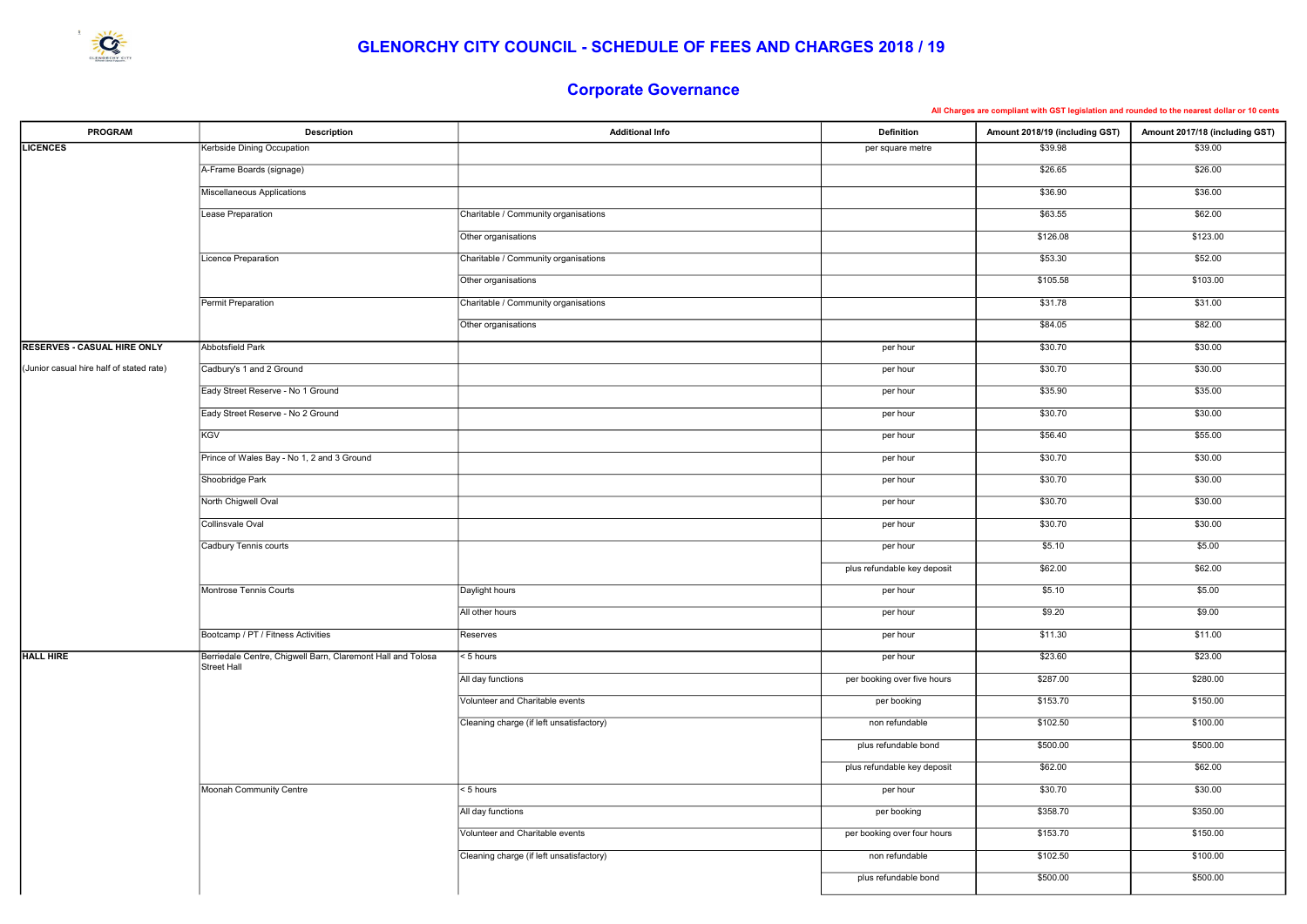| <b>PROGRAM</b>             | <b>Description</b>                                          | <b>Additional Info</b>                                      | <b>Definition</b>              | Amount 2018/19 (including GST) | Amount 2017/18 (including GST) |
|----------------------------|-------------------------------------------------------------|-------------------------------------------------------------|--------------------------------|--------------------------------|--------------------------------|
|                            |                                                             |                                                             | plus refundable key deposit    | \$62.00                        | \$62.00                        |
|                            | Collinsvale Hall                                            | $< 5$ hours                                                 | per hour                       | \$15.40                        | \$15.00                        |
|                            |                                                             | All day functions                                           | per booking                    | \$153.70                       | \$150.00                       |
|                            |                                                             | Meeting room                                                | per hour                       | \$8.20                         | \$8.00                         |
|                            |                                                             | Dining room                                                 | per hour                       | \$0.00                         | \$0.00                         |
|                            |                                                             | Kitchen                                                     | per function                   | \$0.00                         | \$0.00                         |
|                            |                                                             | Cleaning charge (if left unsatisfactory)                    | non refundable                 | \$102.50                       | \$100.00                       |
|                            |                                                             |                                                             | plus refundable bond           | \$500.00                       | \$500.00                       |
|                            |                                                             |                                                             | plus refundable key deposit    | \$62.00                        | \$62.00                        |
|                            | Creswell Beakley Function Room (KGV upstairs function room) | $5 hours$                                                   | per hour (Commercial)          | \$46.10                        | \$45.00                        |
|                            |                                                             |                                                             | per hour (Not for Profit)      | No charge                      | No charge                      |
|                            |                                                             | All day functions                                           | Full day hire (Commercial)     | \$369.00                       | \$360.00                       |
|                            |                                                             | Volunteer and Charitable events                             | Full day hire (Not for Profit) | \$225.50                       | \$220.00                       |
|                            |                                                             |                                                             |                                |                                |                                |
|                            |                                                             | Cleaning charge (if left unsatisfactory)                    | non refundable                 | \$102.50                       | \$100.00                       |
|                            |                                                             |                                                             | plus refundable bond           | \$500.00                       | \$500.00                       |
|                            |                                                             |                                                             | plus refundable key deposit    | \$62.00                        | \$62.00                        |
|                            | All Halls (including Moonah Community Centre)               | Cancellation fee (if cancellation within 48 hrs of booking) |                                | 50% of booking fee             | 50% of booking fee             |
| <b>PARKING</b>             | <b>Parking Permits</b>                                      |                                                             | full fee                       |                                |                                |
|                            |                                                             |                                                             | disabled parking permit        | \$34.00                        | \$32.00                        |
| <b>ANIMAL CONTROL</b>      | Dog Registration Fees                                       | Non-Desexed                                                 | standard fee                   | \$87.00                        | \$85.00                        |
| Council meeting April 2018 |                                                             |                                                             | overdue fee                    | \$123.00                       | \$120.00                       |
|                            |                                                             | Desexed                                                     | standard fee                   | \$41.00                        | \$40.00                        |
|                            |                                                             |                                                             | overdue fee                    | \$92.00                        | \$90.00                        |
|                            |                                                             | Concession (Non-Desexed)                                    | standard fee                   | \$61.50                        | \$60.00                        |
|                            |                                                             |                                                             | overdue fee                    | \$86.00                        | \$84.00                        |
|                            |                                                             | Concession (Desexed)                                        | standard fee                   | \$29.00                        | \$28.00                        |
|                            |                                                             |                                                             | overdue fee                    | \$64.50                        | \$63.00                        |
|                            |                                                             | Working                                                     | full fee                       | \$87.00                        | \$80.00                        |
|                            |                                                             |                                                             | overdue fee                    | \$123.00                       | \$117.00                       |
|                            |                                                             | Special Assistance Dogs                                     | full fee                       | No charge                      | No charge                      |
|                            |                                                             |                                                             | overdue fee                    | No charge                      | No charge                      |
|                            | Kennel Licence                                              |                                                             | application fee                | \$95.00                        | \$92.50                        |
|                            |                                                             |                                                             | renewal fee                    | \$59.00                        | \$57.50                        |
|                            | Greyhound Kennel Licence                                    |                                                             | up to 5 dogs                   | \$326.00                       | \$318.00                       |
|                            |                                                             |                                                             |                                |                                |                                |

All Charges are compliant with GST legislation and rounded to the nearest dollar or 10 cents



# Corporate Governance